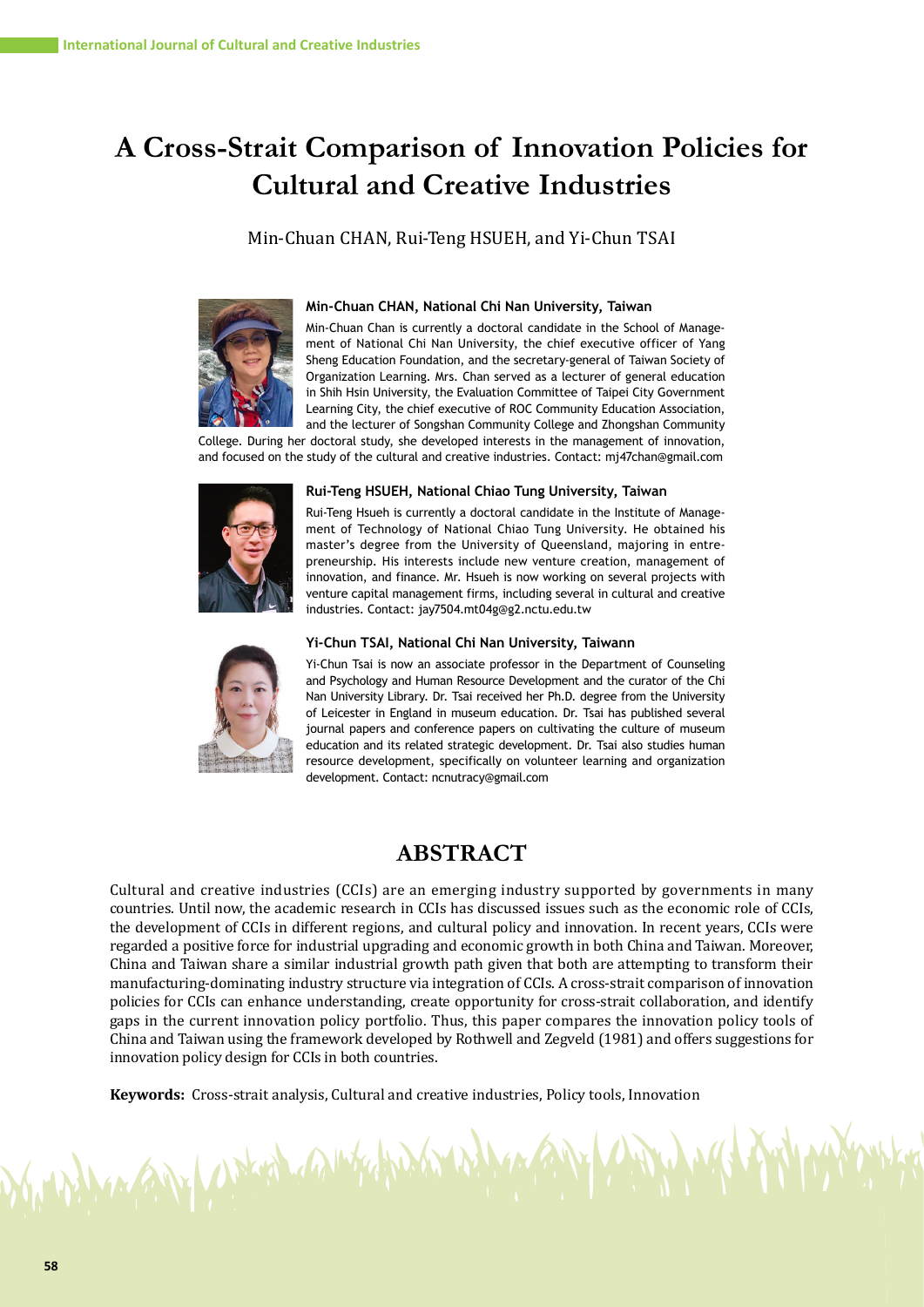## **1. INTRODUCTION**

Cultural and creative industries (CCIs) are becoming increasingly important for modern postindustrial knowledge-based economies and are promoted by governments around the globe, especially in Europe and Asia. These governments have taken seriously the idea that CCIs are crucial components of their economies, and are in need of support and development through industry innovation policies as well as cultural policies (UNESCO, 2013; 2015).

The term "cultural industries" can be traced back to early work in the Frankfurt School in the 1930s and 1940s and it refers to forms of cultural production and consumption that have at their core a symbolic or expressive element, whereas "creative industries" can be applied to a wide productive set, including goods and services produced by the cultural industries and those that depend on innovation (UNESCO, 2013). However, there is no internationally agreed-upon definition for the industries. The three most common approaches to defining the scope of the creative cluster are: the "cultural industries" approach, the "creative industries" approach, and the "copyright industries" approach (Wang, Liu, & Chou, 2010).

UNESCO (2015) defines cultural and creative industries as activities "whose principal purpose is production or reproduction, promotion, distribution or commercialization of goods, services and activities of a cultural, artistic or heritage-related nature". There are 11 sectors in this definition of cultural and creative activities, including advertising, architecture, books, gaming, music, movie, newspapers and magazines, performing arts, radio, TV, and visual. This research adopts this definition in analyzing CCIs.

UNESCO (2015) reports that CCIs generated US\$2,250 billion of revenues and created 29.5 million jobs worldwide. The Asian market is the largest CCI market, driven by a large population, followed by Europe and North America. CCIs not

only drive growth through creation of value, but have become key elements of the innovation system of the entire economy (UNESCO, 2013). CCIs help stimulate the emergence of new ideas, innovation, and technologies.

Taiwan began promoting CCIs since 2002 through the government's "Challenge 2008: Six-Year National Development Plan". The scope of CCIs is defined by the Ministry of Culture as fifteen plus one categories. According to the Cultural Creative Industries Annual Report of 2016 (Ministry of Culture, 2016), the total number of Taiwanese enterprises in CCIs was 62,958, up 1.24% from 2014. The visual arts and design industries continued the growth in 2014, accounting for 27.65% of the overall growth in CCIs. In 2015, the turnover of CCIs in Taiwan was NT\$833.9 billion (US\$27.8 billion), a slight increase of 0.57% from 2014.

Similarly, CCIs are being used by the Chinese government to stimulate China's economic transformation. The Chinese government has ratified the Cultural Industry Revitalization Plan, signifying the elevation of the cultural industry to a national strategic industry. The recently unveiled that 13th Five-Year Plan promotes CCIs as a pillar industry. According to the National Bureau of Statistics, the added value of China's CCIs industries increased from RMB 1.105 trillion (US\$1,842 billion) in 2010 to RMB 2.724 trillion (US\$4,539 billion) in 2015, representing an expanded share in GDP from 2.75 % to 3.82 % (Li, 2016). CCIs have become an important impetus of economic growth and structural change.

Recent academic studies on CCIs in Taiwan and China largely use the perspectives of industrial development (Tsai, 2013; Feng et al., 2013; Xu, 2013; O'Connor & Gu, 2014), cultural and creative park planning (Lin & Chen, 2011; Huang, 2013; Zheng & Chan, 2014; Yeh, 2016), or case studies of enterprises (Chang et al., 2014; Li & Lin, 2014; Chou & Tsai, 2016). Some have discussed the role of the government in the design of policies for CCIs (Lam, 2012; White & Xu, 2012; Huang, 2015;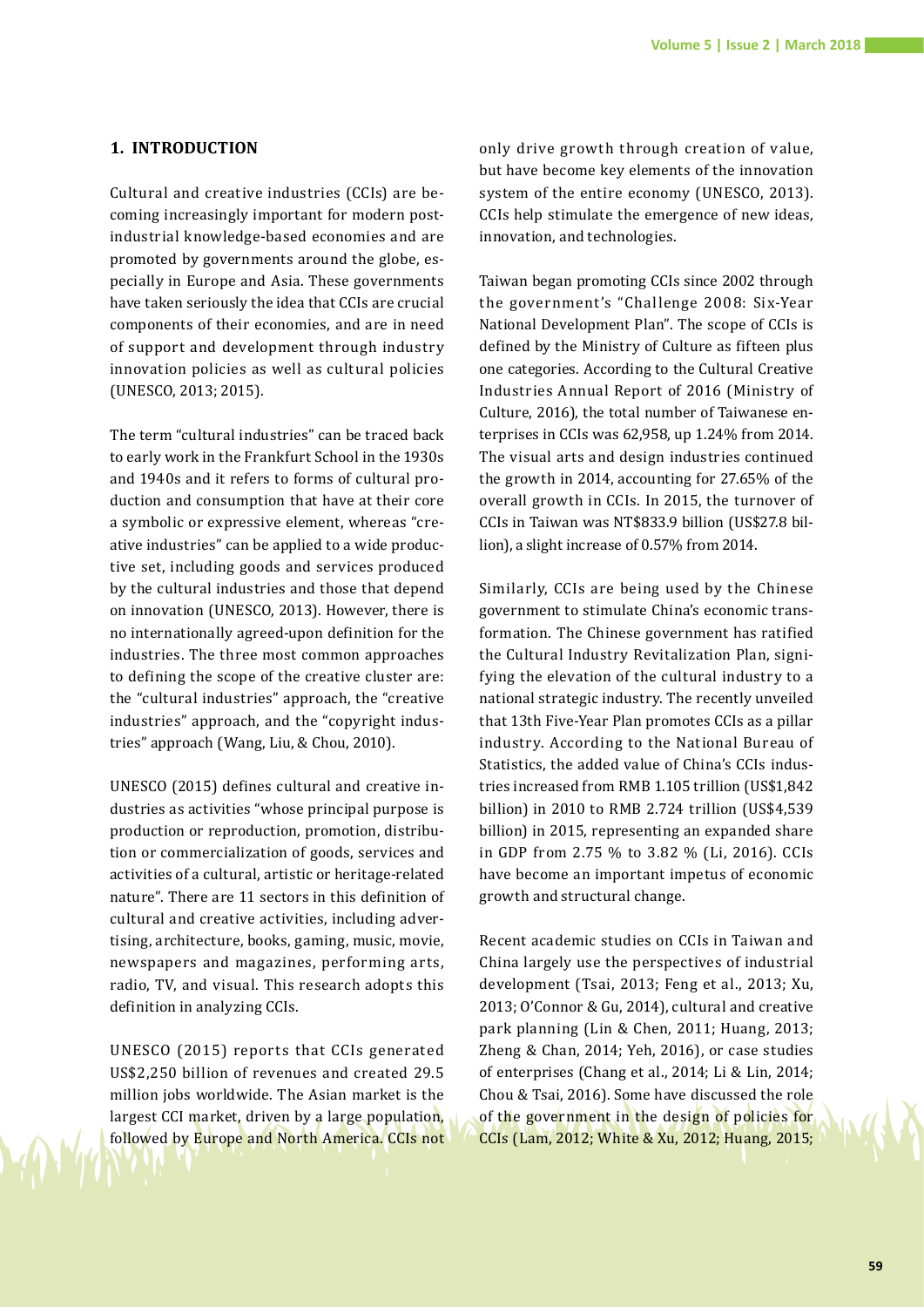Lu & Chang, 2016; Hu et al., 2017). Few studies have taken a national perspective on policy tools.

China and Taiwan are transforming their manufacturing-dominant industry structure through value creation from creativity and design, and both governments have released innovation policies to encourage the development of CCIs. Therefore, this study compares innovation policy tools in Taiwan and China to identify issues for future progress.

## **2. BACKGROUND**

#### **2.1 Innovation and Innovation Policy Background**

Though there are many ways to define innovation, this paper defines innovation as the commercialization of a new idea or product, and thus focuses on the policy perspective of innovation and CCIs. Innovation policies are instruments that a government can manipulate for the stimulation of national innovations. In the mid-20th century, innovation policies were focused upon universities, research institutions, technological institutes, and R&D laboratories, but in the 1990s innovation policies opened up to non-technological aspects of innovation, such as design, marketing, and organization (Nooteboom & Stam, 2008). Atkinson and Ezell (2012) highlighted the importance of the implementation of innovation policies to support the innovative capacity of economies and to gain the global innovation advantage. However, Marcus (1981) argued that different government policies affect innovation differently. Governments need different sets of strategies for innovation policy for growing particular industries.

#### **2.2 Innovation Policy Tools**

MAN Woking

Innovation policy refers to government instruments that attempt to stimulate innovation concerning new product ideas, production processes, and marketing concepts. Shyu and Chiu (2002) indicated that innovation policy includes science and technology policy and industry policy, and the former aims to enhance the basic and applied research capabilities of nations while the latter is

to enhance the industry competitiveness. Based on the list of possible kinds of innovation policies identified by Rothwell and Zegveld (1981), Shyu and Chiu (2002) grouped these policies into supply, environmental, and demand. Classification and policy tools are illustrated in Table 1.

The three groups of innovation policy tools represent different aspects to which a government could allocate resources. For example, supply-side policy tools focus on the stimulation of new technologies and products. Environmental-side tools encourage the flourishing of an industry. Demandside tools attempt to establish marketing or sales channels with the government support. Rothwell and Zegveld (1984) contend that the policy system should be sufficiently flexible to accommodate different types of innovation produced in greatly varying contexts given that innovation is a dynamic process. Therefore, these policy tools could form a portfolio of instruments a government can adjust based on the changing environment of innovation. The research follows this framework of innovation policy tools for the categorization of cross-strait innovation policy tools in CCIs.

## **3. METHODOLOGY**

This cross-sectional study on cross-strait innovation policies of CCIs adopts a qualitative research approach through secondary data analysis. This approach enables us to explore the various policy tools in a comprehensive way and to investigate the current cross-strait governmental strategies for the development of CCIs. We sourced reports from various sources such as government databases and research institutions, domestic and foreign journals, newspapers, government white papers, and websites related to policies on CCIs. The data on policy tools were collected and retrieved within 2016 from government websites, white papers, or organizations supported by governments, and these policy instruments were active as of 2016. The study surveyed the policy landscape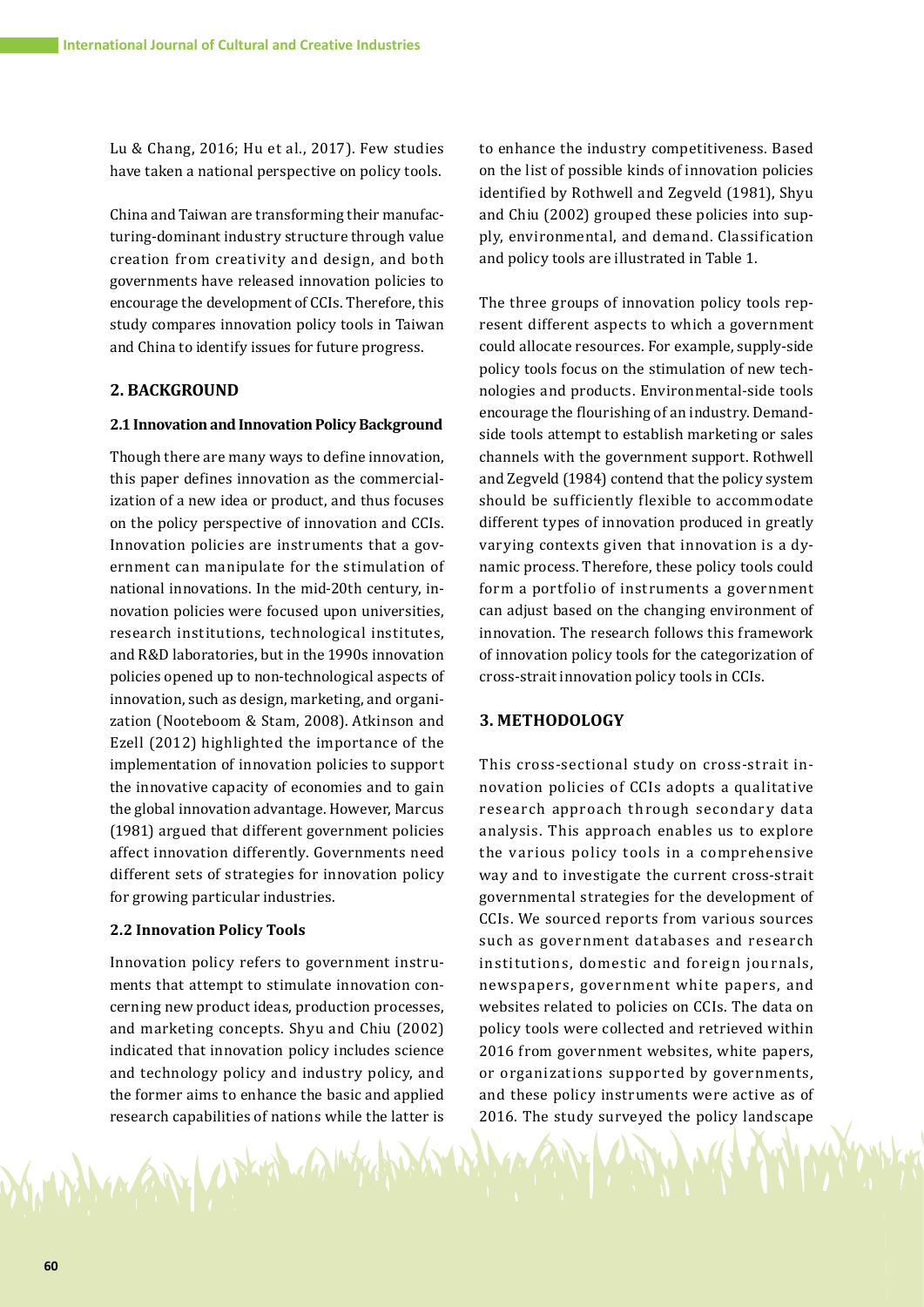| <b>Dimension</b>                | <b>Policy tool</b>                                                                                                                           | <b>Examples</b>                                                                                                                                                  |  |  |
|---------------------------------|----------------------------------------------------------------------------------------------------------------------------------------------|------------------------------------------------------------------------------------------------------------------------------------------------------------------|--|--|
| Supply side                     | Public enterprise                                                                                                                            | Innovation by publicly owned industries, setting up of new industries,                                                                                           |  |  |
|                                 |                                                                                                                                              | pioneering use of new techniques by public corporations, and participation                                                                                       |  |  |
|                                 |                                                                                                                                              | in private enterprise                                                                                                                                            |  |  |
|                                 | Scientific and technical<br>development                                                                                                      | Research laboratories, support for research associations, learned societies,<br>professional associations, and research grants                                   |  |  |
|                                 | Education                                                                                                                                    | General education, universities, technical education, apprenticeship                                                                                             |  |  |
|                                 |                                                                                                                                              | schemes, continuing and further education, and retraining                                                                                                        |  |  |
|                                 | Information                                                                                                                                  | Information networks and centers, libraries, advisory and consultancy<br>services, databases, and liaison services                                               |  |  |
| Environmental Financial<br>side |                                                                                                                                              | Grant loans, subsidies, financial sharing arrangements, and the provision<br>of equipment buildings or services, financial loan guarantees and export<br>credits |  |  |
|                                 | Taxation                                                                                                                                     | Company, personal, indirect and payroll taxation, and tax allowances                                                                                             |  |  |
|                                 | Legal regulatory                                                                                                                             | Patents, environmental and health regulations, inspectorates, and monopoly<br>regulations                                                                        |  |  |
|                                 | Political                                                                                                                                    | Planning, regional policies, honor or awards for innovation, the<br>encouragement of mergers of joint consortia, and public consultation                         |  |  |
| Demand side                     | Procurement                                                                                                                                  | Central or local government purchases and contracts, public corporations,<br>R&D contracts, and prototype purchases                                              |  |  |
|                                 | Public services                                                                                                                              | Purchases, maintenance, supervision and innovation in health services,<br>public building, construction, transport, and telecommunications                       |  |  |
|                                 | Commercial                                                                                                                                   | Trade agreements, tariffs, and currency regulations                                                                                                              |  |  |
|                                 | Overseas agents                                                                                                                              | Defense sales organizations                                                                                                                                      |  |  |
|                                 | $C_{\text{oumon}}$ , $\text{Rathu}$ and $\text{Rant}$ $\text{Rant}$ $\text{Rant}$ $\text{Rent}$ $\text{Rent}$ and $\text{Rit}$ $\text{Rent}$ |                                                                                                                                                                  |  |  |

**Table 1. Classification of government policy tools**

Source: Rothwell and Zegveld (1981), Shyu and Chiu (2002).

and identified 124 policy instruments from Taiwan and 77 from China. These policy instruments were categorized using the innovation policy framework of Rothwell and Zegveld (1981, 1984) as described in Table 1. The cross-national analysis of the CCIs is performed via qualitative content analysis and descriptive statistics.

## **4. THE INNOVATION POLICIES FOR CCI IN TAIWAN AND CHINA**

## **4.1 Innovation Policies for CCI in Taiwan**

In the pursuit of economic development in the 1970s, the Taiwanese government prioritized manufacturing to bring about considerable economic output and create "Taiwan's economic miracle". However, the focus on manufacturing industries led to the neglect of the development of arts and creativity, which has become a critical element of economic achievements for many countries. Hence, the Taiwanese government realized the necessity to implement a series of plans and policies for the development of CCIs. In 2002 it began the "Challenge 2008: National Development Plan". The plan called for investing NT\$11 billion (US\$366 million) for the promotion of CCIs, to pursue talent cultivation, research development, information integration, financial support, provision of space, and the reduction and exemption of rents and taxes. In 2010, the Taiwanese government passed the Law for the Development of the Cultural and Creative Industries, offering legal protection for creators and enterprises in CCIs.

The definition of CCIs in Taiwan does not deviate from the perspectives and definitions used by UNESCO and UK (Wu & Kung, 2014). According to Law for the Development of the Cultural and Creative Industries (2010), its principle is "to foster the development of Cultural and Creative Industries, to establish a social environment with abundant culture and creativity, to utilize the technology and create researches and developments, to strengthen talent cultivation of the Cultural and Creative Industries, and to actively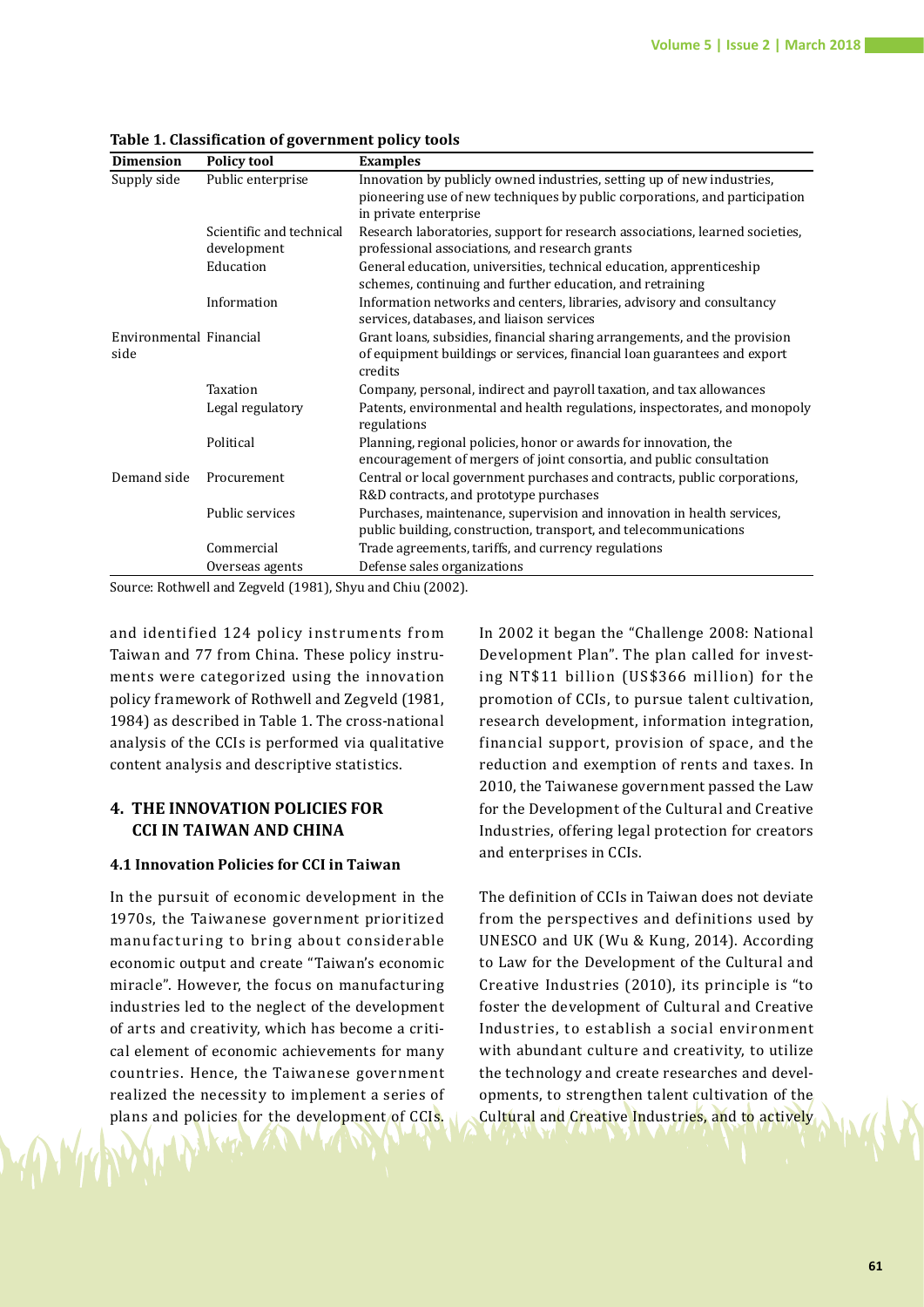exploit the domestic and overseas market" (Laws & Regulations Database of R.O.C., 2010). The law also defines CCIs as "the industries that originate from creativity or accumulation of culture which through the formation and application of intellectual properties, possess potential capacities to create wealth and job opportunities, enhance the citizens' capacity for arts, and elevate the citizens' living environment". The scope of Taiwan's CCIs is listed in Table 2.

In 2009, CCIs were promoted as one of the six emerging industries in Taiwan by the Executive Yuan, and "Cultural and Creative Industries Development Program" was passed. The latter provided NT\$26.2 billion (US\$873 million) to transform Taiwan into a cultural and creative convergence center in the Asia-Pacific region. The program consisted of two sections: the infrastructure section and "flagship program" section. The infrastructure section sought to create a friendly environment for the development of CCIs, such as training of creative talents, relaxation of laws and regulations, and provision of financing assistance to entrepreneurs. The flagship program section included the promotion of popular music, digital content, design and artifacts, through funding, research and development, marketing, personnel education and training, and industry clustering effects.

In 2013, the Ministry of Culture proposed the plan "The Construction and Innovation of the Value Chain for Cultural and Creative Industries" in order to create a new industry ecosystem and aesthetic economy. There were two objectives for this plan: (1) to make Taiwan's CCIs leaders in the Chinese-speaking world and (2) to make CCIs a new engine for the economy of Taiwan. In the same year, the Small and Medium Administration Enterprise (SMEA) of the Ministry of Economic Affairs launched the Emerging Industries Accelerator Program focusing on seven major industries, including CCI. The program provided intensified consultation and offered target acceleration services for medium to large enterprises from mentoring and funding to networking.

Through secondary data collection, we located 124 policy tools used by the Taiwanese government. The most common innovation policy tools are in finance, which accounts for 27% (33 policy instruments), followed by scientific and technical development at 21% (26 policy instruments). Table 3 shows the details of policy tools used by Taiwanese government while Figure 2 shows the distribution ratio of the innovation policy for CCIs in Taiwan.

|    | No. Industry                                                      | <b>Regulatory Authority</b>  |
|----|-------------------------------------------------------------------|------------------------------|
| 1  | Visual arts industry                                              | Ministry of Culture          |
| 2  | Music and performing arts industry                                | Ministry of Culture          |
| 3  | Cultural assets application and exhibition and performance        | Ministry of Culture          |
| 4  | Handicrafts industry                                              | Ministry of Culture          |
| 5  | Film industry                                                     | Ministry of Culture          |
| 6  | Radio and television broadcasting industry                        | Ministry of Culture          |
|    | Publication industry                                              | Ministry of Culture          |
| 8  | Advertisement industry                                            | Ministry of Economic Affairs |
| 9  | Product design industry                                           | Ministry of Economic Affairs |
| 10 | Visual communication design industry                              | Ministry of Economic Affairs |
| 11 | Designer fashion industry                                         | Ministry of Economic Affairs |
| 12 | Architectural design industry                                     | Ministry of the Interior     |
| 13 | Digital content industry                                          | Ministry of Economic Affairs |
| 14 | Creative living industry                                          | Ministry of Economic Affairs |
| 15 | Popular music and cultural content industry                       | Ministry of Culture          |
| 16 | Other industries as designated by the central competent authority |                              |
|    | Source: Ministry of Culture, Republic of China (2015)             |                              |

**Table 2. The scope of the CCIs and the relevant regulatory authorities in Taiwan**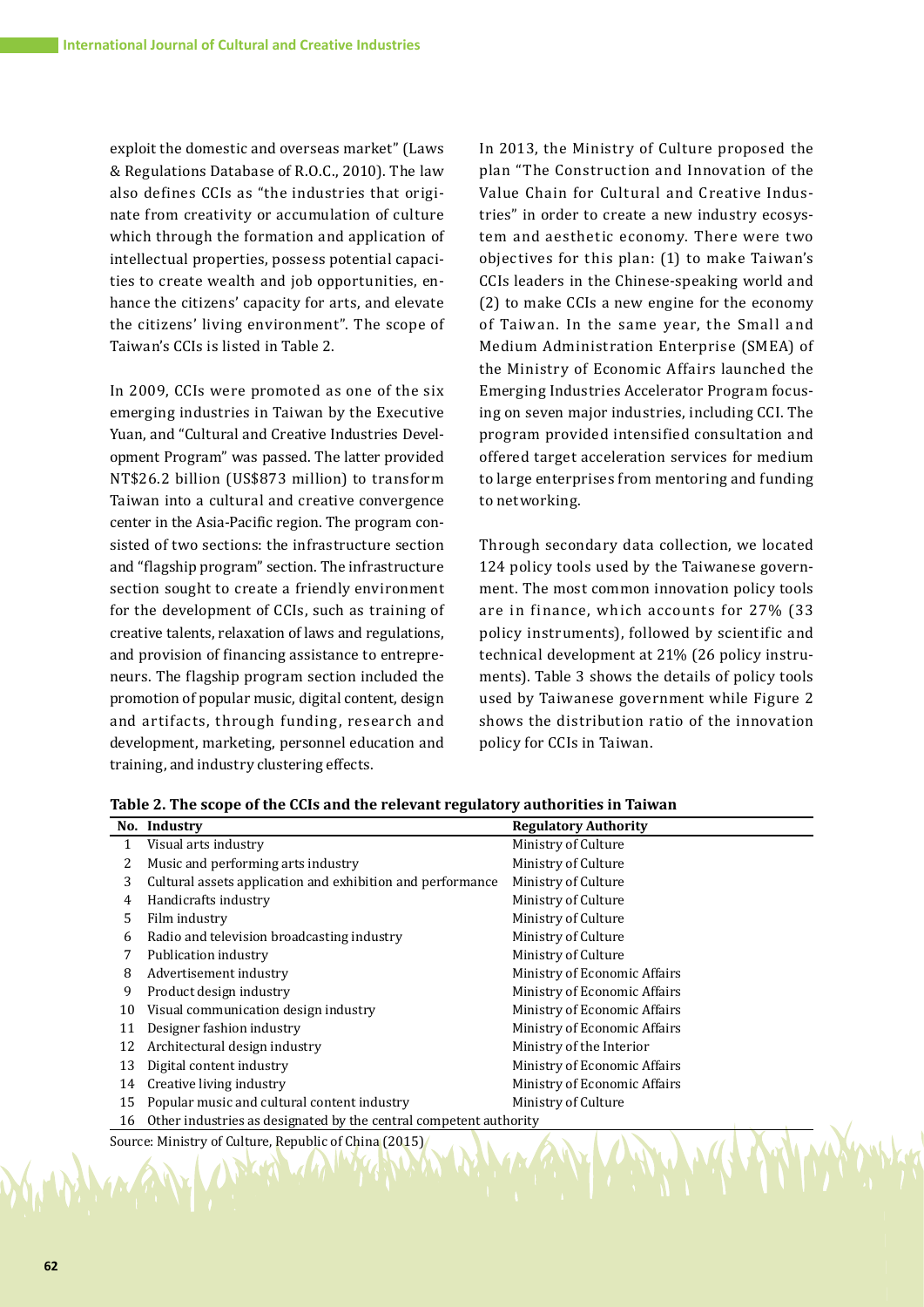## **Table 3. Innovation policy tools for CCIs in Taiwan**

| Policy tools/policy                          |                                                             |                                                                                                         |
|----------------------------------------------|-------------------------------------------------------------|---------------------------------------------------------------------------------------------------------|
| I. SUPPLY SIDE (48.8% of the total)          |                                                             |                                                                                                         |
| 1. Public enterprises (6, 5.00%)             |                                                             |                                                                                                         |
|                                              | - Foundation of cultural and creative industries            | - Digital Education Institute                                                                           |
| Development Institute                        |                                                             |                                                                                                         |
| - Taiwan Design Center                       |                                                             | - Nankang Software Incubator                                                                            |
| - Institute for Information Industry         |                                                             | - Digital Art Kaohsiung United Office                                                                   |
|                                              | 2. Scientific and technical development (26, 21.00%)        |                                                                                                         |
|                                              | - "Creative Taiwan - Cultural and Creative Industries       | - Cultural and creative cross-border innovation and value-                                              |
|                                              | Development Program" - Digital Flagship Program             | added highlights of the project                                                                         |
|                                              | - Participate in international pop music activities and     | - Shadow Sailing peak program                                                                           |
| study abroad grants                          |                                                             |                                                                                                         |
| - Rise of the project (creative production)  |                                                             | - Pop music broadcasts tenor program                                                                    |
|                                              | - Cultural and creative industries subsidy program          | - Ministry of Culture counseling digital publishing                                                     |
|                                              |                                                             | industry development subsidies homework points                                                          |
|                                              | - Leading new product development counseling program -      | Promote the application of smart life in Industrial                                                     |
|                                              |                                                             | Bureau - Advanced research on digital publishing                                                        |
|                                              |                                                             | industry integrated service                                                                             |
| - Digital Taipei: Digital content conference |                                                             | - Digital convergence key forum - emerging video services                                               |
|                                              |                                                             | development opportunity                                                                                 |
|                                              |                                                             | - 2011 Digital Licensing Application Forum - Cultural and - Digital Content Industry Innovation Seminar |
| artistic point of stone into gold            |                                                             |                                                                                                         |
|                                              | - Cross-Strait Digital Content Industry Cooperation and     | - Taiwan-Japan Digital Content Industry Forum                                                           |
| Exchange Conference and Trade Fair           |                                                             |                                                                                                         |
|                                              | - IT Services & eBusiness Day & IT Spending Day             | - Digital Taipei: Digital content exhibition                                                            |
| - Digital Content Product                    |                                                             | - 4C Digital Design Awards                                                                              |
| - Vision Get Wild Exhibition                 |                                                             | - Chinese Digital Content Development Association                                                       |
| - Unite 2015 Taipei                          |                                                             | - Innovative Technology Applications & Services Program                                                 |
|                                              | - Support for the development of the service industry       | - Services Research and Development Counseling                                                          |
|                                              | research and development counseling program                 | Program (Service Industry Innovation Award)                                                             |
| 3. Education (13, 10.80%)                    |                                                             |                                                                                                         |
|                                              | - Foundation of cultural and creative industries            | - Colleges and universities to establish cultural and                                                   |
| development institute                        |                                                             | creative related departments and courses                                                                |
|                                              | - Pop music industry development action plan                | - TV content industry development flagship program                                                      |
|                                              |                                                             | talent pool development plan                                                                            |
|                                              | - Movie industry development flagship project               | - International Manga Camp (Publishing professionals                                                    |
|                                              |                                                             | training program)                                                                                       |
|                                              | - Pop pearl network project (personnel training)            | - TV talent training case                                                                               |
|                                              | - Professionals training subsidies for industry and         | - Cultural and creative industries of international                                                     |
| academia                                     |                                                             | personnel training                                                                                      |
|                                              | MOE Scholarship Program for Overseas Study in Art and       | - Law for the Development of the Cultural and Creative                                                  |
| Design                                       |                                                             | Industries: Article 11                                                                                  |
|                                              | - Cultural and creative industry intermediary and broker    |                                                                                                         |
| talent cultivation                           |                                                             |                                                                                                         |
| 4. Information (15, 12.00%)                  |                                                             |                                                                                                         |
|                                              | - Taiwan Culture Creative Industries Website                | - Taiwan design industry soaring project                                                                |
|                                              | - International and cross-strait cultural and creative      | Taiwan Services Trade Information Platform                                                              |
| industries bridging program                  |                                                             |                                                                                                         |
| - iCulture                                   |                                                             | Taiwan film industry trend research database                                                            |
|                                              | - Cultural and creative industries breeding center          | Cultural and creative industry intelligence network                                                     |
| - Cloud iMatch platform                      |                                                             | Digital Content Industry Promotion Office                                                               |
|                                              | - Digital Content Institute monthly magazine                | Digital Learning Industry Pushing Hands Monthly                                                         |
| - Digital Publishing Research Forum          |                                                             | - Education cloud applications and platform services                                                    |
| - iMatch of CCI Café                         |                                                             |                                                                                                         |
|                                              | II. ENVIRONMENTAL SIDE (38.4% of the total)                 |                                                                                                         |
| 1. Public enterprises (6, 5.00%)             |                                                             |                                                                                                         |
|                                              | - Law for the Development of the Cultural and Creative      | - Subsidies & Incentives for Taipei Industry                                                            |
|                                              | Industries: Chapter 2 Assistance, Reward and Subsidy scheme |                                                                                                         |
|                                              |                                                             |                                                                                                         |
|                                              |                                                             |                                                                                                         |

Ň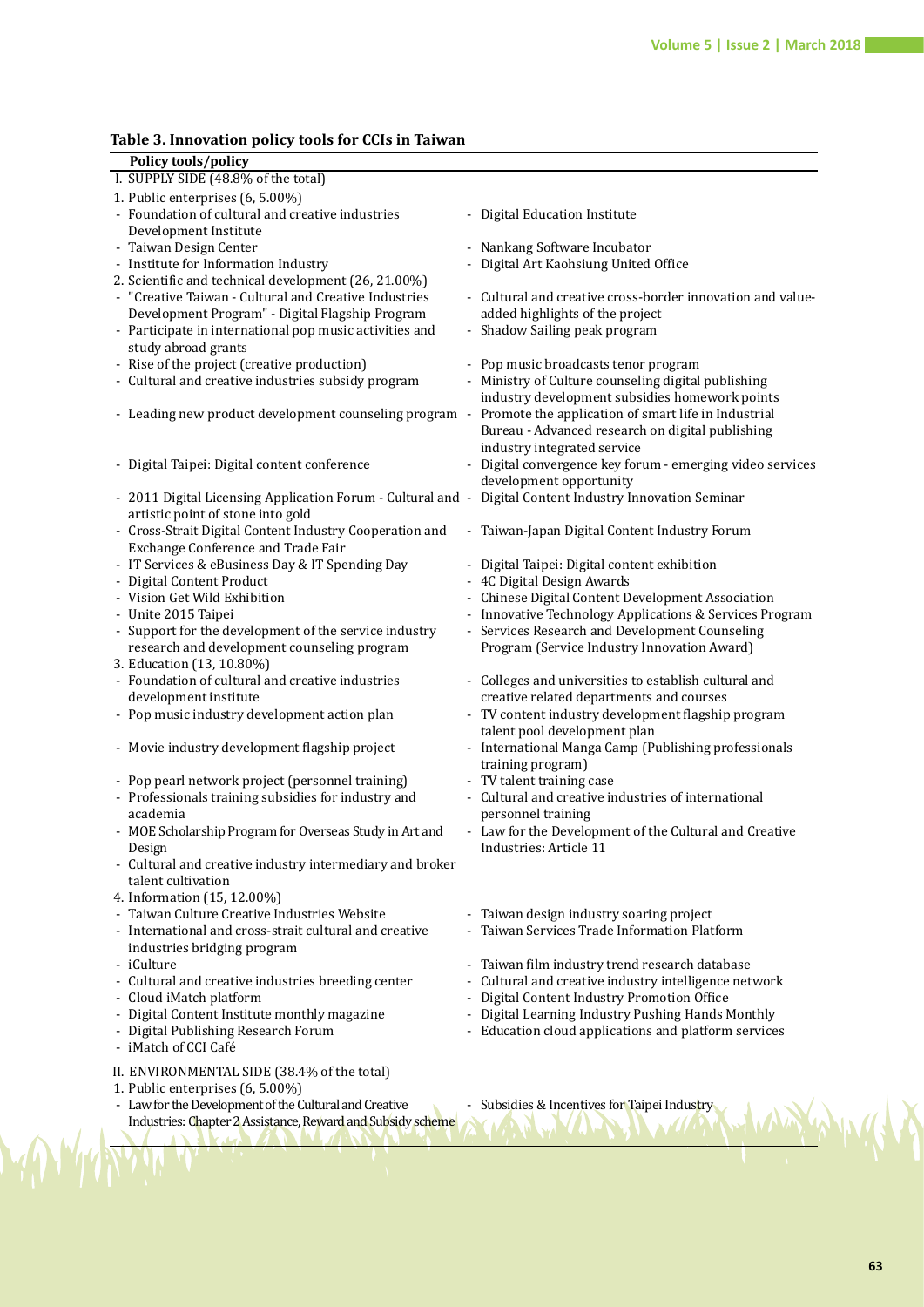## **Table 3. Innovation policy tools for CCIs in Taiwan** *(continued)*

| Policy tools/policy                                                                                                      |                                                                   |
|--------------------------------------------------------------------------------------------------------------------------|-------------------------------------------------------------------|
| Flagship group and strategy group domestic film subsidies - Corporate Counseling for Subsidy Funding Counseling Fund     |                                                                   |
| Counseling art industry innovation bred subsidy program                                                                  | - Cultural and creative industries subsidy program                |
| Counseling digital publishing industry development                                                                       | - Domestic film feature film counseling gold points               |
| subsidies homework points                                                                                                |                                                                   |
| Subsidy of production and research cooperation program of - Digital highlights program                                   |                                                                   |
| work points                                                                                                              |                                                                   |
| Counseling film industry digital upgrade points                                                                          | - Small Business Innovation Research                              |
| Angel Project                                                                                                            | - Subsidy issues digital publications                             |
| The International Exhibition Awards                                                                                      | - Pop deep dream soil project                                     |
| Digital content industry and cultural and creative industries - Digital content industry preferential loans              |                                                                   |
| preferential loans points                                                                                                |                                                                   |
| To promote SME intellectual property financing program                                                                   | - Cultural and creative industries preferential loans             |
| Promote industrial research and development loans                                                                        | - Youth Counseling Council of the Executive Yuan                  |
| program                                                                                                                  |                                                                   |
| - Financial supportive CCIs project                                                                                      | - Cultural and creative industries preferential loans points      |
| Film business broadcasting program supply business and                                                                   | - Promotion of industrial innovation or research and              |
| audio publishing business preferential loans                                                                             | development loans                                                 |
| Assist small and medium enterprises to take root in project - Promote the service industry to develop concessional loans |                                                                   |
| loan                                                                                                                     |                                                                   |
| Domestic Private Enterprise International Patent Litigation - Counseling SME upgrade loans                               |                                                                   |
| Loans                                                                                                                    |                                                                   |
| SMEs small convenience loans                                                                                             | - Micro Venture Phoenix Loan                                      |
| 10 billion investment in small and medium enterprises plan                                                               |                                                                   |
| 2. Taxation (3, 2.00%)                                                                                                   |                                                                   |
| - Law for the Development of the Cultural and Creative                                                                   | - Culture and Arts Reward Act                                     |
| Industries: Chapter 3 Tax Incentives                                                                                     |                                                                   |
| Current tax relief measures for cultural industries                                                                      |                                                                   |
| 3. Legal regulatory (4, 3.00%)                                                                                           |                                                                   |
| - Digital content industry development regulations                                                                       | - Law for the Development of the Cultural and Creative Industries |
| Foundation of Cultural and Creative Industries Development -                                                             | Small and Medium Enterprise Administration of the Ministry        |
| <b>Institute Draft</b>                                                                                                   | of Economic Affairs to Deal with the Essentials of Enhancing      |
|                                                                                                                          | Schemes for Small and Medium-sized Enterprises to Invest in       |
|                                                                                                                          | <b>Investment Projects</b>                                        |
| 4. Political (8, 6.40%)                                                                                                  |                                                                   |
| Challenge 2008 National Key Development Plan - "Cultural - Creative Taiwan - Cultural and Creative Industry Action Plan  |                                                                   |
| and Creative Industry Development Plan"                                                                                  |                                                                   |
| Six Emerging Industries - Culture and Creativity                                                                         | - Digital Learning Industry Cross-Border Jumped Up Project        |
| Digital Content Industry Development Action Plan                                                                         | - Cultural Taiwan 101                                             |
| - Two Trillion and Twin Star Development Program                                                                         | - Digital Confluence Development Program                          |
| III. DEMAND SIDE (12.8% of the total)                                                                                    |                                                                   |
| 1. Procurement (1, 0.80%)                                                                                                |                                                                   |
| - Law for the Development of the Cultural and Creative                                                                   |                                                                   |
| Industries                                                                                                               |                                                                   |
| 2. Public services (9, 7.00%)                                                                                            |                                                                   |
| National Information and Communication Infrastructure                                                                    | - Network culture development plan                                |
| Executive Yuan "Four-year work plan to reduce digital                                                                    | - Ministry of Culture subsidies art village operation support     |
| divide"                                                                                                                  | project plan                                                      |
| Software Park set up (Nangang, Kaohsiung)                                                                                | - Digital Confluence Development Program                          |
| National Arts Exhibition Center set-up facilities                                                                        | - Cultural and creative industries park establishment             |
| Local cultural facilities                                                                                                |                                                                   |
| 3. Commercial (2, 2.00%)                                                                                                 |                                                                   |
| - Cross - Strait Agreement on Trade in Services - Specific                                                               | - Arrangement between the association of East Asian               |
| Commitments in Trade in Services                                                                                         | relations and the interchange association for the mutual          |
|                                                                                                                          | cooperation on electronic commerce                                |
| 4. Overseas agent (4, 3.00%)                                                                                             |                                                                   |
| International and cross-strait cultural and creative                                                                     | Organization of large-scale trade delegation / industrial         |
|                                                                                                                          | marketing group                                                   |
| industries bypass program                                                                                                |                                                                   |
|                                                                                                                          |                                                                   |
| Xin Zheng He Project - Service Project                                                                                   | International Market Development Project                          |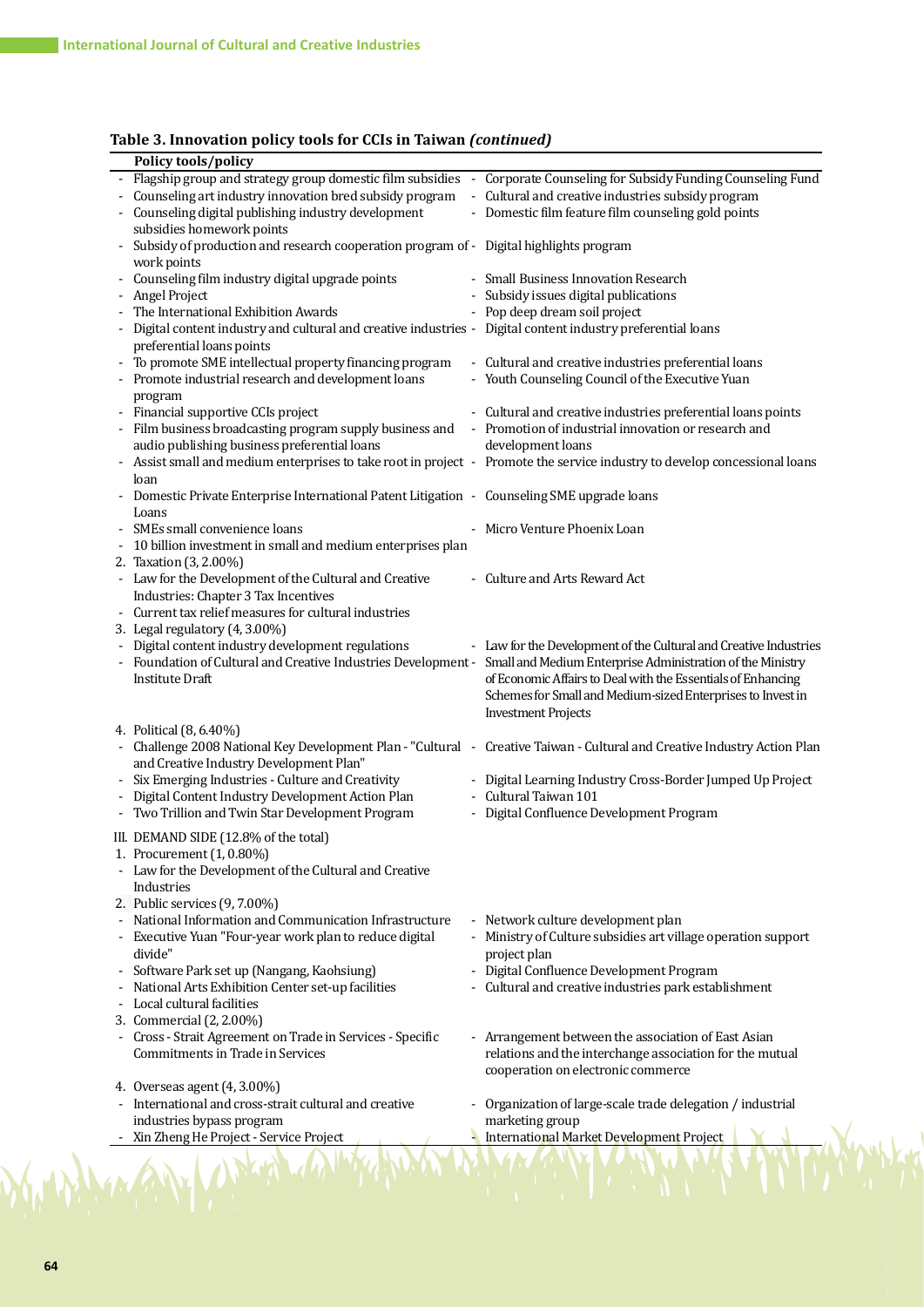

Figure 1. Distribution ratio of CCI policy in Taiwan

## **4.2 Innovation Policies for CCI in China**

In the late 1970s, the Chinese government began to delegate responsibility for the development of CCIs to the provincial level (Kraus, 2004; Tong & Hung, 2012). Before 1999, China used the term "cultural business" rather than "cultural industry". The term "cultural industry" first appeared in China after 2000, although China's cultural industry had its beginnings in 1978 (Lee & Lim, 2013). Though the definition of CCIs was without consensus , the national government began using the term "cultural industries" around 1998 and formally adopted it in the 10th Five-Year Plan (2001). The term includes 10 subsectors: publishing, radio and television, newspaper and magazines, commercial display, entertainment, exhibition, and network, and subsectors such as advertisement, digital content, and animation were added in subsequent plans (Lee & Lim, 2013). This signaled a recognition of the growing economic potential of the commercial cultural sector (O'Connor & Gu, 2014). Since 2000, the Chinese government has implemented policies to support CCIs strategically. In the 10th Five-Year Plan (2001), the Chinese government put an emphasis on electing the cultural industry policy and promoting development of CCIs. In the **Figure 3.** The distribution ratio of CCI policies in China

11th Five-Year Plan (2006), the Chinese government established ordinances and regulations to develop CCIs, and mentioned it would promote movie, publishing, printing, advertisement, entertainment, exhibition, digital contents and character, and animation industries. In the 12th Five-Year Plan (2011), the government decided to nourish CCIs, and implemented several supportive policies such as inducing big enterprises and investors. In the  $13<sup>th</sup>$  Five-Year Plan (2016), public entrepreneurship and innovation became the new driving force to the development of design industries. The development of China's cultural policy is summarized in Table 4. According to Hu, Zhou, and Gong (2017), all these shifts are the results of mutual influence and dynamic adjustment between design and industries.

Keane (2014) indicated that the most obvious manifestation of CCIs in China includes art zones, design clusters, movie and animation bases, and incubators. Among these the design cluster is regarded as a sign that the government intended to facilitate the cultural economy. In addition, the central government also established more than 30 national animation bases through its various ministries and departments. Li (2016) claimed that CCIs have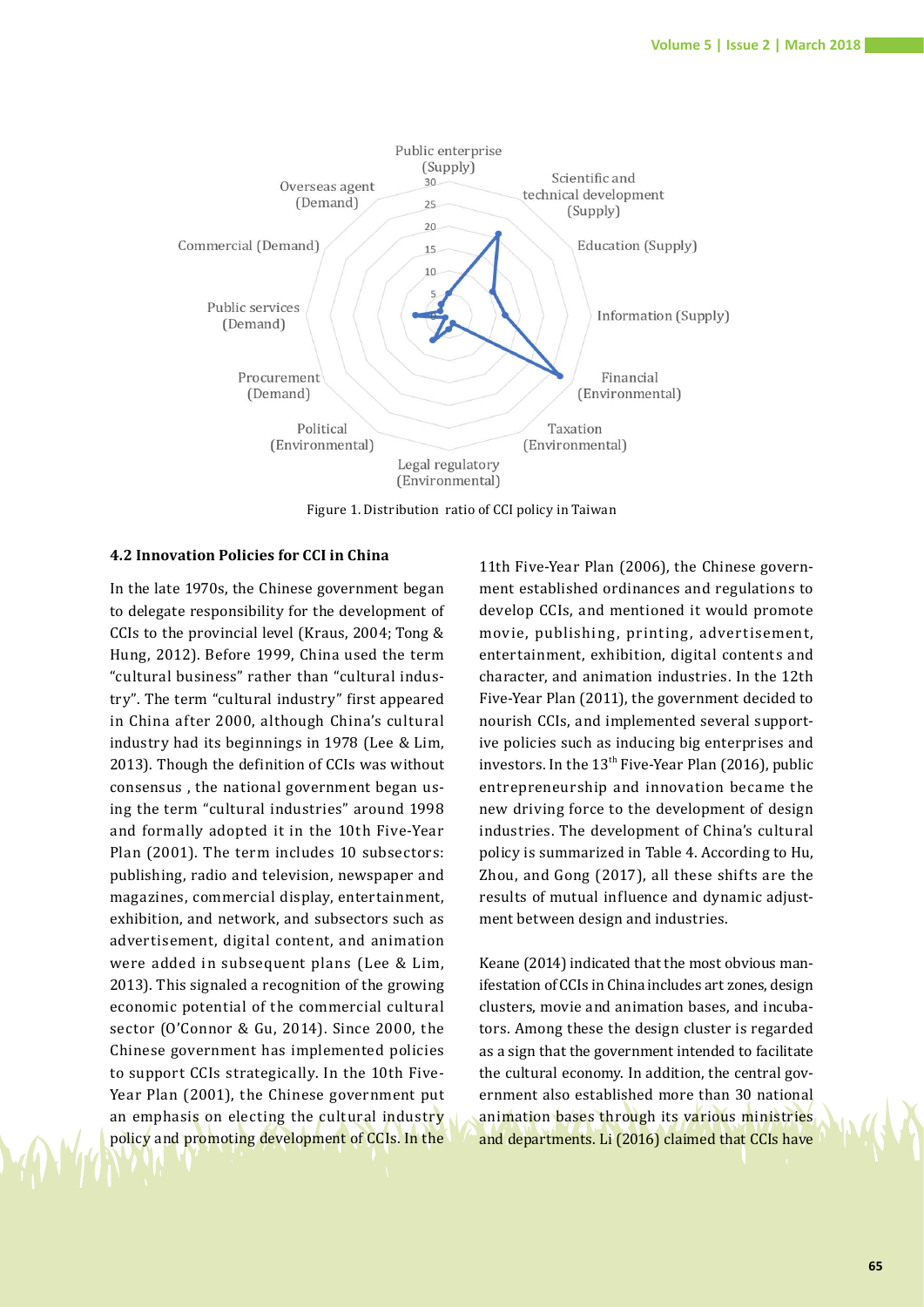accelerated the economic restructuring in China. In the past thirty years, China had confronted great economic and social achievements with the expansion of industrialization, resulting in average annual growth exceeding 10%. With the integration of CCIs into the current industry portfolios, the Chinese government has attempted to make CCIs a pillar industry and update its industry structure.

Through secondary data collection, we identified 77 innovation policy tools used by the Chinese government. The most numerous focus on public enterprises (17%, 13 policy instruments), followed by financial (10%, 13 policy instruments) and public services (10%, 13 policy instruments) (Table 5). The innovation policies for CCIs in China are shown in Figure 2.

#### **Table 4. Innovation policy tools for CCIs in China**

U. Phillip

| <b>Policy documents</b>                                                                                                      | <b>Results</b>                          |  |
|------------------------------------------------------------------------------------------------------------------------------|-----------------------------------------|--|
| 11th Five-Year Plan (2006-2010)                                                                                              |                                         |  |
| - Suggestions on the obligation to further develop industrial design in China                                                | Establishment of industrial             |  |
| - Research on the development trend of domestic and foreign industrial design                                                | design parks                            |  |
| - Several instructions on promoting the development of industrial design                                                     |                                         |  |
| 12th Five-Year Plan (2011-2015)                                                                                              |                                         |  |
| - Several suggestions on pushing the integrate development of culture creativity and<br>design service with related industry | Integrated development of<br>industries |  |
| - Research on the development strategy of innovation design                                                                  |                                         |  |
| - Suggestion on further develop innovation design                                                                            |                                         |  |
| 13th Five-Year Plan (2016-2020)                                                                                              |                                         |  |
| - Made in China 2025                                                                                                         | Public entrepreneurship                 |  |
| - State Council's opinion on the several policy measures to push forward the public<br>entrepreneurship and innovation       | and innovation                          |  |
| - State Council's instructive opinion on actively pushing forward the "Internet +"                                           |                                         |  |
| operation                                                                                                                    |                                         |  |



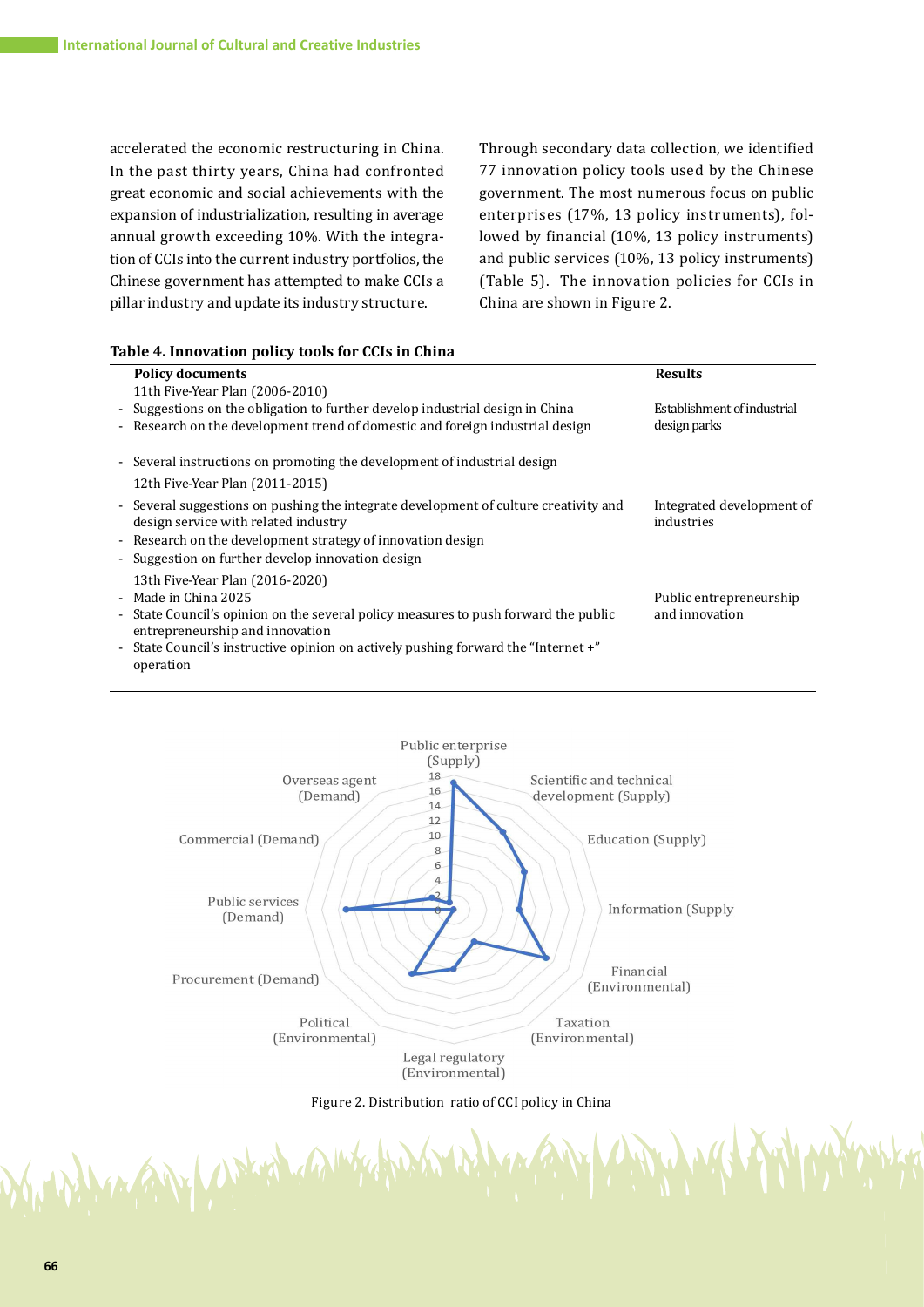## **Table 5. Innovation policy tools for CCIs in China**

| 1. Public enterprises (13, 17.00%)<br>- China Culture Media Group Limited<br>- China Arts and Entertainment Group<br>- China Film Group Corporation<br>- Shenzhen Culture Asserts and Equity Exchange<br>- China International Television Corporation<br>- China Education Publishing & Media Holdings Co. Ltd.<br>- Poly Cultural Group Corporation Limited<br>2. Scientific and technical development (9, 12.00%)<br>Plan of Chinese Children Song Creation<br>- 11th Five Year Plan for Cultural Construction: Improving the<br>Quality of Scientific Research Achievements of Culture and Arts<br>- National Animation Industry Development Plan in the<br>12th Five-year Plan Period - Domestic Movie Animation<br><b>Support Project</b><br>Five-Year Plan Period<br>- Beijing Film Academy - China Federation of literary and<br>art resources center digital content industry research<br>center<br>3. Education (8, 10.00%)<br>- 2014 Cultural Industry Entrepreneurship Creative<br><b>Talents Support Project</b><br>- National Animation Industry Development Plan in the<br>11th Five-year Plan Period - Standardization Project of<br>Animation and Talent Training<br>12th Five-Year Plan Period - Investigation and Design of<br>Comic, Animation, Digital Media Art Professional Norms<br>- Cross-Strait Digital Content Industry Conference<br>4. Information (6, 8.00%)<br>- Ministry of Culture Information Development Outline<br>$(2013 - 2020)$<br>- National Cultural Information Resources Sharing Project<br>Management Measures (June 30, 2002)<br>National Cartoon Industry Development Plan in the 12th -<br>Five-year Plan Period - Original Animation Promotion<br>Plan<br>II. ENVIRONMENTAL SIDE (36% of the total)<br>1. Financial (10, 13.00%)<br>- National Arts Fund Articles (Trial)<br>- Cultural Construction 11th Five-year Plan - Cultural<br>Products Export Support Program<br>- Some Economic Policies Further Supporting Cultural<br><b>Undertaking Development</b><br>- Interim Measures of the Central Government to | - China Oriental Performing Arts Group Co. Ltd.<br>- Zhongshu Culture Group<br>- Shanghai Culture Assets and Equity Exchange<br>- Shanghai United Media Group<br>- Bamc Digital Television Co., Ltd.<br>- Beijing Wanda Culture Industry Group Co. Ltd<br>- 11th Five Year Plan for Cultural Construction: Promotion - 11th Five Year Plan for Cultural Construction: Cultural<br>Excellence Strategy to Encourage the Creation and<br><b>Accumulation of Outstanding Works</b><br>- National Animation Industry Development Plan in the 12th<br>Five-Year Plan Period: National Animation Quality Project<br>- National Animation Industry Development Plan in the<br>12th Five-Year Plan: China Culture and Art Government<br><b>Prize Animation Award</b><br>- National Cartoon Industry Development Plan in the 12th - National Cartoon Industry Development Plan in the |
|---------------------------------------------------------------------------------------------------------------------------------------------------------------------------------------------------------------------------------------------------------------------------------------------------------------------------------------------------------------------------------------------------------------------------------------------------------------------------------------------------------------------------------------------------------------------------------------------------------------------------------------------------------------------------------------------------------------------------------------------------------------------------------------------------------------------------------------------------------------------------------------------------------------------------------------------------------------------------------------------------------------------------------------------------------------------------------------------------------------------------------------------------------------------------------------------------------------------------------------------------------------------------------------------------------------------------------------------------------------------------------------------------------------------------------------------------------------------------------------------------------------------------------------------------------------------------------------------------------------------------------------------------------------------------------------------------------------------------------------------------------------------------------------------------------------------------------------------------------------------------------------------------------------------------------------------------------------------------------------------------------------------------------------------------------------------|------------------------------------------------------------------------------------------------------------------------------------------------------------------------------------------------------------------------------------------------------------------------------------------------------------------------------------------------------------------------------------------------------------------------------------------------------------------------------------------------------------------------------------------------------------------------------------------------------------------------------------------------------------------------------------------------------------------------------------------------------------------------------------------------------------------------------------------------------------------------------|
|                                                                                                                                                                                                                                                                                                                                                                                                                                                                                                                                                                                                                                                                                                                                                                                                                                                                                                                                                                                                                                                                                                                                                                                                                                                                                                                                                                                                                                                                                                                                                                                                                                                                                                                                                                                                                                                                                                                                                                                                                                                                     |                                                                                                                                                                                                                                                                                                                                                                                                                                                                                                                                                                                                                                                                                                                                                                                                                                                                              |
|                                                                                                                                                                                                                                                                                                                                                                                                                                                                                                                                                                                                                                                                                                                                                                                                                                                                                                                                                                                                                                                                                                                                                                                                                                                                                                                                                                                                                                                                                                                                                                                                                                                                                                                                                                                                                                                                                                                                                                                                                                                                     |                                                                                                                                                                                                                                                                                                                                                                                                                                                                                                                                                                                                                                                                                                                                                                                                                                                                              |
|                                                                                                                                                                                                                                                                                                                                                                                                                                                                                                                                                                                                                                                                                                                                                                                                                                                                                                                                                                                                                                                                                                                                                                                                                                                                                                                                                                                                                                                                                                                                                                                                                                                                                                                                                                                                                                                                                                                                                                                                                                                                     |                                                                                                                                                                                                                                                                                                                                                                                                                                                                                                                                                                                                                                                                                                                                                                                                                                                                              |
|                                                                                                                                                                                                                                                                                                                                                                                                                                                                                                                                                                                                                                                                                                                                                                                                                                                                                                                                                                                                                                                                                                                                                                                                                                                                                                                                                                                                                                                                                                                                                                                                                                                                                                                                                                                                                                                                                                                                                                                                                                                                     |                                                                                                                                                                                                                                                                                                                                                                                                                                                                                                                                                                                                                                                                                                                                                                                                                                                                              |
|                                                                                                                                                                                                                                                                                                                                                                                                                                                                                                                                                                                                                                                                                                                                                                                                                                                                                                                                                                                                                                                                                                                                                                                                                                                                                                                                                                                                                                                                                                                                                                                                                                                                                                                                                                                                                                                                                                                                                                                                                                                                     |                                                                                                                                                                                                                                                                                                                                                                                                                                                                                                                                                                                                                                                                                                                                                                                                                                                                              |
|                                                                                                                                                                                                                                                                                                                                                                                                                                                                                                                                                                                                                                                                                                                                                                                                                                                                                                                                                                                                                                                                                                                                                                                                                                                                                                                                                                                                                                                                                                                                                                                                                                                                                                                                                                                                                                                                                                                                                                                                                                                                     |                                                                                                                                                                                                                                                                                                                                                                                                                                                                                                                                                                                                                                                                                                                                                                                                                                                                              |
|                                                                                                                                                                                                                                                                                                                                                                                                                                                                                                                                                                                                                                                                                                                                                                                                                                                                                                                                                                                                                                                                                                                                                                                                                                                                                                                                                                                                                                                                                                                                                                                                                                                                                                                                                                                                                                                                                                                                                                                                                                                                     |                                                                                                                                                                                                                                                                                                                                                                                                                                                                                                                                                                                                                                                                                                                                                                                                                                                                              |
|                                                                                                                                                                                                                                                                                                                                                                                                                                                                                                                                                                                                                                                                                                                                                                                                                                                                                                                                                                                                                                                                                                                                                                                                                                                                                                                                                                                                                                                                                                                                                                                                                                                                                                                                                                                                                                                                                                                                                                                                                                                                     |                                                                                                                                                                                                                                                                                                                                                                                                                                                                                                                                                                                                                                                                                                                                                                                                                                                                              |
|                                                                                                                                                                                                                                                                                                                                                                                                                                                                                                                                                                                                                                                                                                                                                                                                                                                                                                                                                                                                                                                                                                                                                                                                                                                                                                                                                                                                                                                                                                                                                                                                                                                                                                                                                                                                                                                                                                                                                                                                                                                                     |                                                                                                                                                                                                                                                                                                                                                                                                                                                                                                                                                                                                                                                                                                                                                                                                                                                                              |
|                                                                                                                                                                                                                                                                                                                                                                                                                                                                                                                                                                                                                                                                                                                                                                                                                                                                                                                                                                                                                                                                                                                                                                                                                                                                                                                                                                                                                                                                                                                                                                                                                                                                                                                                                                                                                                                                                                                                                                                                                                                                     |                                                                                                                                                                                                                                                                                                                                                                                                                                                                                                                                                                                                                                                                                                                                                                                                                                                                              |
|                                                                                                                                                                                                                                                                                                                                                                                                                                                                                                                                                                                                                                                                                                                                                                                                                                                                                                                                                                                                                                                                                                                                                                                                                                                                                                                                                                                                                                                                                                                                                                                                                                                                                                                                                                                                                                                                                                                                                                                                                                                                     |                                                                                                                                                                                                                                                                                                                                                                                                                                                                                                                                                                                                                                                                                                                                                                                                                                                                              |
|                                                                                                                                                                                                                                                                                                                                                                                                                                                                                                                                                                                                                                                                                                                                                                                                                                                                                                                                                                                                                                                                                                                                                                                                                                                                                                                                                                                                                                                                                                                                                                                                                                                                                                                                                                                                                                                                                                                                                                                                                                                                     |                                                                                                                                                                                                                                                                                                                                                                                                                                                                                                                                                                                                                                                                                                                                                                                                                                                                              |
|                                                                                                                                                                                                                                                                                                                                                                                                                                                                                                                                                                                                                                                                                                                                                                                                                                                                                                                                                                                                                                                                                                                                                                                                                                                                                                                                                                                                                                                                                                                                                                                                                                                                                                                                                                                                                                                                                                                                                                                                                                                                     |                                                                                                                                                                                                                                                                                                                                                                                                                                                                                                                                                                                                                                                                                                                                                                                                                                                                              |
|                                                                                                                                                                                                                                                                                                                                                                                                                                                                                                                                                                                                                                                                                                                                                                                                                                                                                                                                                                                                                                                                                                                                                                                                                                                                                                                                                                                                                                                                                                                                                                                                                                                                                                                                                                                                                                                                                                                                                                                                                                                                     |                                                                                                                                                                                                                                                                                                                                                                                                                                                                                                                                                                                                                                                                                                                                                                                                                                                                              |
|                                                                                                                                                                                                                                                                                                                                                                                                                                                                                                                                                                                                                                                                                                                                                                                                                                                                                                                                                                                                                                                                                                                                                                                                                                                                                                                                                                                                                                                                                                                                                                                                                                                                                                                                                                                                                                                                                                                                                                                                                                                                     |                                                                                                                                                                                                                                                                                                                                                                                                                                                                                                                                                                                                                                                                                                                                                                                                                                                                              |
|                                                                                                                                                                                                                                                                                                                                                                                                                                                                                                                                                                                                                                                                                                                                                                                                                                                                                                                                                                                                                                                                                                                                                                                                                                                                                                                                                                                                                                                                                                                                                                                                                                                                                                                                                                                                                                                                                                                                                                                                                                                                     |                                                                                                                                                                                                                                                                                                                                                                                                                                                                                                                                                                                                                                                                                                                                                                                                                                                                              |
|                                                                                                                                                                                                                                                                                                                                                                                                                                                                                                                                                                                                                                                                                                                                                                                                                                                                                                                                                                                                                                                                                                                                                                                                                                                                                                                                                                                                                                                                                                                                                                                                                                                                                                                                                                                                                                                                                                                                                                                                                                                                     | 12th Five-year Plan Period - "Motive Force" Original<br>Animation Publishing Support Program                                                                                                                                                                                                                                                                                                                                                                                                                                                                                                                                                                                                                                                                                                                                                                                 |
|                                                                                                                                                                                                                                                                                                                                                                                                                                                                                                                                                                                                                                                                                                                                                                                                                                                                                                                                                                                                                                                                                                                                                                                                                                                                                                                                                                                                                                                                                                                                                                                                                                                                                                                                                                                                                                                                                                                                                                                                                                                                     |                                                                                                                                                                                                                                                                                                                                                                                                                                                                                                                                                                                                                                                                                                                                                                                                                                                                              |
|                                                                                                                                                                                                                                                                                                                                                                                                                                                                                                                                                                                                                                                                                                                                                                                                                                                                                                                                                                                                                                                                                                                                                                                                                                                                                                                                                                                                                                                                                                                                                                                                                                                                                                                                                                                                                                                                                                                                                                                                                                                                     |                                                                                                                                                                                                                                                                                                                                                                                                                                                                                                                                                                                                                                                                                                                                                                                                                                                                              |
|                                                                                                                                                                                                                                                                                                                                                                                                                                                                                                                                                                                                                                                                                                                                                                                                                                                                                                                                                                                                                                                                                                                                                                                                                                                                                                                                                                                                                                                                                                                                                                                                                                                                                                                                                                                                                                                                                                                                                                                                                                                                     |                                                                                                                                                                                                                                                                                                                                                                                                                                                                                                                                                                                                                                                                                                                                                                                                                                                                              |
|                                                                                                                                                                                                                                                                                                                                                                                                                                                                                                                                                                                                                                                                                                                                                                                                                                                                                                                                                                                                                                                                                                                                                                                                                                                                                                                                                                                                                                                                                                                                                                                                                                                                                                                                                                                                                                                                                                                                                                                                                                                                     |                                                                                                                                                                                                                                                                                                                                                                                                                                                                                                                                                                                                                                                                                                                                                                                                                                                                              |
|                                                                                                                                                                                                                                                                                                                                                                                                                                                                                                                                                                                                                                                                                                                                                                                                                                                                                                                                                                                                                                                                                                                                                                                                                                                                                                                                                                                                                                                                                                                                                                                                                                                                                                                                                                                                                                                                                                                                                                                                                                                                     | - 11th Five Year Plan for Cultural Construction - National Art                                                                                                                                                                                                                                                                                                                                                                                                                                                                                                                                                                                                                                                                                                                                                                                                               |
|                                                                                                                                                                                                                                                                                                                                                                                                                                                                                                                                                                                                                                                                                                                                                                                                                                                                                                                                                                                                                                                                                                                                                                                                                                                                                                                                                                                                                                                                                                                                                                                                                                                                                                                                                                                                                                                                                                                                                                                                                                                                     | <b>Education Promotion Project</b>                                                                                                                                                                                                                                                                                                                                                                                                                                                                                                                                                                                                                                                                                                                                                                                                                                           |
|                                                                                                                                                                                                                                                                                                                                                                                                                                                                                                                                                                                                                                                                                                                                                                                                                                                                                                                                                                                                                                                                                                                                                                                                                                                                                                                                                                                                                                                                                                                                                                                                                                                                                                                                                                                                                                                                                                                                                                                                                                                                     | - National animation industry development plan in the                                                                                                                                                                                                                                                                                                                                                                                                                                                                                                                                                                                                                                                                                                                                                                                                                        |
|                                                                                                                                                                                                                                                                                                                                                                                                                                                                                                                                                                                                                                                                                                                                                                                                                                                                                                                                                                                                                                                                                                                                                                                                                                                                                                                                                                                                                                                                                                                                                                                                                                                                                                                                                                                                                                                                                                                                                                                                                                                                     | 12th Five-year Plan period - National animation industry                                                                                                                                                                                                                                                                                                                                                                                                                                                                                                                                                                                                                                                                                                                                                                                                                     |
|                                                                                                                                                                                                                                                                                                                                                                                                                                                                                                                                                                                                                                                                                                                                                                                                                                                                                                                                                                                                                                                                                                                                                                                                                                                                                                                                                                                                                                                                                                                                                                                                                                                                                                                                                                                                                                                                                                                                                                                                                                                                     | advanced training class                                                                                                                                                                                                                                                                                                                                                                                                                                                                                                                                                                                                                                                                                                                                                                                                                                                      |
|                                                                                                                                                                                                                                                                                                                                                                                                                                                                                                                                                                                                                                                                                                                                                                                                                                                                                                                                                                                                                                                                                                                                                                                                                                                                                                                                                                                                                                                                                                                                                                                                                                                                                                                                                                                                                                                                                                                                                                                                                                                                     | - National Cartoon Industry Development Plan During the - National Cartoon Industry Development Plan for the 12th                                                                                                                                                                                                                                                                                                                                                                                                                                                                                                                                                                                                                                                                                                                                                            |
|                                                                                                                                                                                                                                                                                                                                                                                                                                                                                                                                                                                                                                                                                                                                                                                                                                                                                                                                                                                                                                                                                                                                                                                                                                                                                                                                                                                                                                                                                                                                                                                                                                                                                                                                                                                                                                                                                                                                                                                                                                                                     | Five-Year Plan - Cartoon Teaching Materials Construction                                                                                                                                                                                                                                                                                                                                                                                                                                                                                                                                                                                                                                                                                                                                                                                                                     |
|                                                                                                                                                                                                                                                                                                                                                                                                                                                                                                                                                                                                                                                                                                                                                                                                                                                                                                                                                                                                                                                                                                                                                                                                                                                                                                                                                                                                                                                                                                                                                                                                                                                                                                                                                                                                                                                                                                                                                                                                                                                                     | Project of Colleges and Universities                                                                                                                                                                                                                                                                                                                                                                                                                                                                                                                                                                                                                                                                                                                                                                                                                                         |
|                                                                                                                                                                                                                                                                                                                                                                                                                                                                                                                                                                                                                                                                                                                                                                                                                                                                                                                                                                                                                                                                                                                                                                                                                                                                                                                                                                                                                                                                                                                                                                                                                                                                                                                                                                                                                                                                                                                                                                                                                                                                     | - National Cartoon Industry Development Plan in the 12th                                                                                                                                                                                                                                                                                                                                                                                                                                                                                                                                                                                                                                                                                                                                                                                                                     |
|                                                                                                                                                                                                                                                                                                                                                                                                                                                                                                                                                                                                                                                                                                                                                                                                                                                                                                                                                                                                                                                                                                                                                                                                                                                                                                                                                                                                                                                                                                                                                                                                                                                                                                                                                                                                                                                                                                                                                                                                                                                                     | Five-Year Plan                                                                                                                                                                                                                                                                                                                                                                                                                                                                                                                                                                                                                                                                                                                                                                                                                                                               |
|                                                                                                                                                                                                                                                                                                                                                                                                                                                                                                                                                                                                                                                                                                                                                                                                                                                                                                                                                                                                                                                                                                                                                                                                                                                                                                                                                                                                                                                                                                                                                                                                                                                                                                                                                                                                                                                                                                                                                                                                                                                                     |                                                                                                                                                                                                                                                                                                                                                                                                                                                                                                                                                                                                                                                                                                                                                                                                                                                                              |
|                                                                                                                                                                                                                                                                                                                                                                                                                                                                                                                                                                                                                                                                                                                                                                                                                                                                                                                                                                                                                                                                                                                                                                                                                                                                                                                                                                                                                                                                                                                                                                                                                                                                                                                                                                                                                                                                                                                                                                                                                                                                     | - 12th Five-year Plan culture and technology development                                                                                                                                                                                                                                                                                                                                                                                                                                                                                                                                                                                                                                                                                                                                                                                                                     |
|                                                                                                                                                                                                                                                                                                                                                                                                                                                                                                                                                                                                                                                                                                                                                                                                                                                                                                                                                                                                                                                                                                                                                                                                                                                                                                                                                                                                                                                                                                                                                                                                                                                                                                                                                                                                                                                                                                                                                                                                                                                                     | planning                                                                                                                                                                                                                                                                                                                                                                                                                                                                                                                                                                                                                                                                                                                                                                                                                                                                     |
|                                                                                                                                                                                                                                                                                                                                                                                                                                                                                                                                                                                                                                                                                                                                                                                                                                                                                                                                                                                                                                                                                                                                                                                                                                                                                                                                                                                                                                                                                                                                                                                                                                                                                                                                                                                                                                                                                                                                                                                                                                                                     | - Cultural construction 11th Five-year Plan - to build a platform                                                                                                                                                                                                                                                                                                                                                                                                                                                                                                                                                                                                                                                                                                                                                                                                            |
|                                                                                                                                                                                                                                                                                                                                                                                                                                                                                                                                                                                                                                                                                                                                                                                                                                                                                                                                                                                                                                                                                                                                                                                                                                                                                                                                                                                                                                                                                                                                                                                                                                                                                                                                                                                                                                                                                                                                                                                                                                                                     | for the development of cultural industries (Shenzhen)                                                                                                                                                                                                                                                                                                                                                                                                                                                                                                                                                                                                                                                                                                                                                                                                                        |
|                                                                                                                                                                                                                                                                                                                                                                                                                                                                                                                                                                                                                                                                                                                                                                                                                                                                                                                                                                                                                                                                                                                                                                                                                                                                                                                                                                                                                                                                                                                                                                                                                                                                                                                                                                                                                                                                                                                                                                                                                                                                     | National Cartoon Industry Development Plan in the 12th                                                                                                                                                                                                                                                                                                                                                                                                                                                                                                                                                                                                                                                                                                                                                                                                                       |
|                                                                                                                                                                                                                                                                                                                                                                                                                                                                                                                                                                                                                                                                                                                                                                                                                                                                                                                                                                                                                                                                                                                                                                                                                                                                                                                                                                                                                                                                                                                                                                                                                                                                                                                                                                                                                                                                                                                                                                                                                                                                     | Five-year Plan Period - National Animation Industry                                                                                                                                                                                                                                                                                                                                                                                                                                                                                                                                                                                                                                                                                                                                                                                                                          |
|                                                                                                                                                                                                                                                                                                                                                                                                                                                                                                                                                                                                                                                                                                                                                                                                                                                                                                                                                                                                                                                                                                                                                                                                                                                                                                                                                                                                                                                                                                                                                                                                                                                                                                                                                                                                                                                                                                                                                                                                                                                                     |                                                                                                                                                                                                                                                                                                                                                                                                                                                                                                                                                                                                                                                                                                                                                                                                                                                                              |
|                                                                                                                                                                                                                                                                                                                                                                                                                                                                                                                                                                                                                                                                                                                                                                                                                                                                                                                                                                                                                                                                                                                                                                                                                                                                                                                                                                                                                                                                                                                                                                                                                                                                                                                                                                                                                                                                                                                                                                                                                                                                     | <b>Public Information Service Platform</b>                                                                                                                                                                                                                                                                                                                                                                                                                                                                                                                                                                                                                                                                                                                                                                                                                                   |
|                                                                                                                                                                                                                                                                                                                                                                                                                                                                                                                                                                                                                                                                                                                                                                                                                                                                                                                                                                                                                                                                                                                                                                                                                                                                                                                                                                                                                                                                                                                                                                                                                                                                                                                                                                                                                                                                                                                                                                                                                                                                     |                                                                                                                                                                                                                                                                                                                                                                                                                                                                                                                                                                                                                                                                                                                                                                                                                                                                              |
|                                                                                                                                                                                                                                                                                                                                                                                                                                                                                                                                                                                                                                                                                                                                                                                                                                                                                                                                                                                                                                                                                                                                                                                                                                                                                                                                                                                                                                                                                                                                                                                                                                                                                                                                                                                                                                                                                                                                                                                                                                                                     |                                                                                                                                                                                                                                                                                                                                                                                                                                                                                                                                                                                                                                                                                                                                                                                                                                                                              |
|                                                                                                                                                                                                                                                                                                                                                                                                                                                                                                                                                                                                                                                                                                                                                                                                                                                                                                                                                                                                                                                                                                                                                                                                                                                                                                                                                                                                                                                                                                                                                                                                                                                                                                                                                                                                                                                                                                                                                                                                                                                                     |                                                                                                                                                                                                                                                                                                                                                                                                                                                                                                                                                                                                                                                                                                                                                                                                                                                                              |
|                                                                                                                                                                                                                                                                                                                                                                                                                                                                                                                                                                                                                                                                                                                                                                                                                                                                                                                                                                                                                                                                                                                                                                                                                                                                                                                                                                                                                                                                                                                                                                                                                                                                                                                                                                                                                                                                                                                                                                                                                                                                     | - Cultural industry revitalization plan                                                                                                                                                                                                                                                                                                                                                                                                                                                                                                                                                                                                                                                                                                                                                                                                                                      |
|                                                                                                                                                                                                                                                                                                                                                                                                                                                                                                                                                                                                                                                                                                                                                                                                                                                                                                                                                                                                                                                                                                                                                                                                                                                                                                                                                                                                                                                                                                                                                                                                                                                                                                                                                                                                                                                                                                                                                                                                                                                                     | - The establishment of a special fund for the development<br>of national cultural industries                                                                                                                                                                                                                                                                                                                                                                                                                                                                                                                                                                                                                                                                                                                                                                                 |
|                                                                                                                                                                                                                                                                                                                                                                                                                                                                                                                                                                                                                                                                                                                                                                                                                                                                                                                                                                                                                                                                                                                                                                                                                                                                                                                                                                                                                                                                                                                                                                                                                                                                                                                                                                                                                                                                                                                                                                                                                                                                     |                                                                                                                                                                                                                                                                                                                                                                                                                                                                                                                                                                                                                                                                                                                                                                                                                                                                              |
|                                                                                                                                                                                                                                                                                                                                                                                                                                                                                                                                                                                                                                                                                                                                                                                                                                                                                                                                                                                                                                                                                                                                                                                                                                                                                                                                                                                                                                                                                                                                                                                                                                                                                                                                                                                                                                                                                                                                                                                                                                                                     | - Provisions on Supporting the Development of Cultural<br>Industry in the Pilot Reform of Cultural System                                                                                                                                                                                                                                                                                                                                                                                                                                                                                                                                                                                                                                                                                                                                                                    |
| Subsidize the Management of Special Funds for the                                                                                                                                                                                                                                                                                                                                                                                                                                                                                                                                                                                                                                                                                                                                                                                                                                                                                                                                                                                                                                                                                                                                                                                                                                                                                                                                                                                                                                                                                                                                                                                                                                                                                                                                                                                                                                                                                                                                                                                                                   | - Opinions of the Ministry of Culture, the People's Bank of                                                                                                                                                                                                                                                                                                                                                                                                                                                                                                                                                                                                                                                                                                                                                                                                                  |
| Development of Local Culture, Sport and Media                                                                                                                                                                                                                                                                                                                                                                                                                                                                                                                                                                                                                                                                                                                                                                                                                                                                                                                                                                                                                                                                                                                                                                                                                                                                                                                                                                                                                                                                                                                                                                                                                                                                                                                                                                                                                                                                                                                                                                                                                       | China, and the Ministry of Finance on Further Promoting                                                                                                                                                                                                                                                                                                                                                                                                                                                                                                                                                                                                                                                                                                                                                                                                                      |
| Guiding Opinions on Revitalizing and Developing and                                                                                                                                                                                                                                                                                                                                                                                                                                                                                                                                                                                                                                                                                                                                                                                                                                                                                                                                                                                                                                                                                                                                                                                                                                                                                                                                                                                                                                                                                                                                                                                                                                                                                                                                                                                                                                                                                                                                                                                                                 | <b>Cultural and Financial Cooperation</b>                                                                                                                                                                                                                                                                                                                                                                                                                                                                                                                                                                                                                                                                                                                                                                                                                                    |
| Prospering the Culturally Supported Cultural Industry                                                                                                                                                                                                                                                                                                                                                                                                                                                                                                                                                                                                                                                                                                                                                                                                                                                                                                                                                                                                                                                                                                                                                                                                                                                                                                                                                                                                                                                                                                                                                                                                                                                                                                                                                                                                                                                                                                                                                                                                               | - Interim Measures for Special Fund for the Development                                                                                                                                                                                                                                                                                                                                                                                                                                                                                                                                                                                                                                                                                                                                                                                                                      |
|                                                                                                                                                                                                                                                                                                                                                                                                                                                                                                                                                                                                                                                                                                                                                                                                                                                                                                                                                                                                                                                                                                                                                                                                                                                                                                                                                                                                                                                                                                                                                                                                                                                                                                                                                                                                                                                                                                                                                                                                                                                                     | of Cultural Industries                                                                                                                                                                                                                                                                                                                                                                                                                                                                                                                                                                                                                                                                                                                                                                                                                                                       |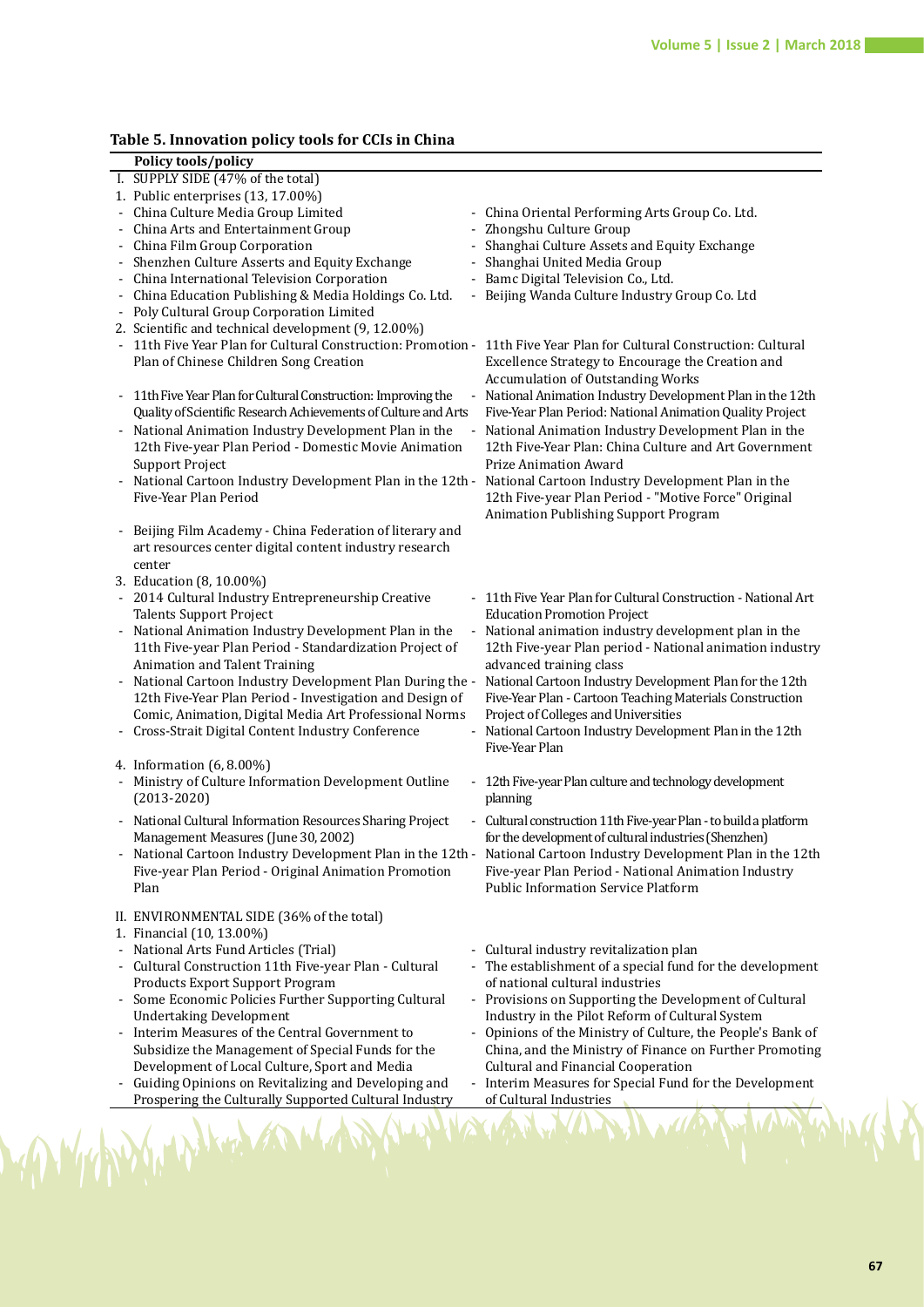#### **Table 5. Innovation policy tools for CCIs in China** *(continued)*

| Policy tools/policy                                                                                                                                     |                |                                                                                                                                |
|---------------------------------------------------------------------------------------------------------------------------------------------------------|----------------|--------------------------------------------------------------------------------------------------------------------------------|
| 2. Taxation (4, 5.00%)                                                                                                                                  |                |                                                                                                                                |
| - Personal income tax incentives                                                                                                                        |                | - Property tax, land use tax incentives                                                                                        |
| Business tax incentives                                                                                                                                 |                | - Corporate income tax preferential policies                                                                                   |
| 3. Legal regulatory (6, 8.00%)                                                                                                                          |                |                                                                                                                                |
| - Interim Provisions on the Administration of Internet<br>Culture                                                                                       |                | - Copyright Law of the People's Republic of China                                                                              |
| - Regulations on the Administration of Movies                                                                                                           |                | - Advertising Law of the People's Republic of China                                                                            |
| - Administrative Measures for the Broadcasting of Radio<br>and TV Advertisements                                                                        |                | Digital works copyright registration platform                                                                                  |
| 4. Political (8, 10.00%)                                                                                                                                |                |                                                                                                                                |
| - Cultural Construction "Eleventh Five-Year Plan"                                                                                                       |                | - Cultural and Creative Industries Development Plan during<br>the 12th Five-Year Plan                                          |
| - Cultural and creative industries revitalization program                                                                                               | $\blacksquare$ | Ministry of Culture Plan for Redoubling Cultural Industries<br>during the 12th Five-year Plan Period                           |
| - Information Industry Science and Technology<br>Development "11th Five-Year Plan and long-term 2020<br>Plan                                            |                | - Zhejiang Provincial People's Government on<br>Accelerating the Development of Information Economy<br><b>Guiding Opinions</b> |
| Several Opinions of the State Council on Promoting the<br>Integration and Development of Cultural Creativity,<br>Design Services and Related Industries |                | - Film Industry Promotion Law of the People's Republic of<br>China                                                             |
| III. DEMAND SIDE (17% of the total)<br>1. Procurement (0, 0.00%)                                                                                        |                |                                                                                                                                |
| 2. Public services (10, 13.00%)                                                                                                                         |                |                                                                                                                                |
| - Zhejiang Provincial People 's Government on<br>Accelerating the Development of Information Economy<br><b>Guiding Opinions</b>                         |                | - Regulation on Public Cultural and Sports Facilities                                                                          |
| 11th Five Year Plan for Cultural Construction - The<br>Construction of Township Integrated Cultural Station                                             |                | - "12th Five-Year" National animation industry<br>development plan - Animation Public Technical Service<br>Platform            |
| - National Cyber-Media Industry Development Base<br>Shanghai Digital Content Center                                                                     |                | - National digital publishing industry base<br>- Zhongguancun Science Park Yonghe Park                                         |
| - Yuhai Park Innovation Practice Base<br>3. Commercial (2, 3.00%)                                                                                       |                | - Digital Animation Technology Industry Demonstration Base                                                                     |
| - Cross-Straits Economic Cooperation Framework<br>Agreement                                                                                             |                | - China Korea Free Trade Agreement                                                                                             |
| 4. Overseas agent (1, 1.00%)<br>- China Film Group Corporation                                                                                          |                |                                                                                                                                |
|                                                                                                                                                         |                |                                                                                                                                |

## **5. DISCUSSION**

Based upon results presented above, we found that the development of CCIs for both Taiwan and China concentrated on supply-side innovation policies, which accounted for 48.8% and 47% of all policies, respectively, followed by environmental-side innovation policies, which accounted for 38.4% and 36%, respectively.

When further examining the supply-side policies in Taiwan and China, Taiwan focused on "scientific

1 prill

and technical development" (21%), "information" (12%), and "education" (12%), whereas China prioritized "public enterprises" (17%). In environmental-side policies, both emphasized "financial", with Taiwan at 27% and China at 13%. The results are shown in Table 6.

The results show that Taiwan dedicates its resources to technical knowledge, human resources, and financial resources, which corresponds to the characteristics of its industrial development. The emphasis on supply-side policy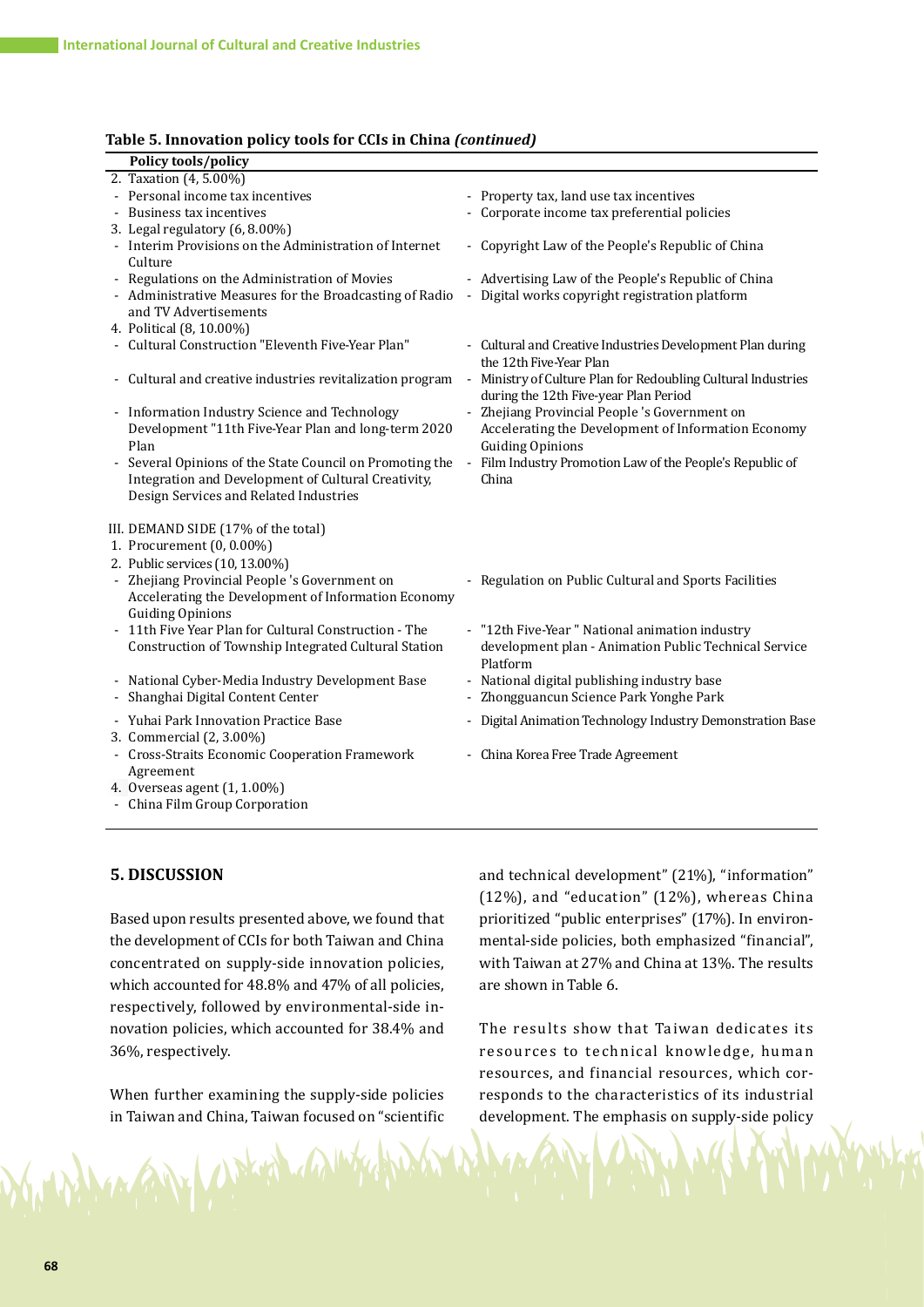| or aroaa aarare<br><u>олтр</u> |                         |     |               |              |              |  |
|--------------------------------|-------------------------|-----|---------------|--------------|--------------|--|
|                                | <b>No. Policy tools</b> |     | <b>Taiwan</b> | China        |              |  |
| I.                             | <b>SUPPLY SIDE</b>      |     |               |              |              |  |
|                                | Public enterprises      | 6   | 5             | 13           | 17           |  |
|                                | Scientific              | 26  | 21            | 9            | 12           |  |
|                                | and technical           |     |               |              |              |  |
|                                | development             |     |               |              |              |  |
|                                | Education               | 13  | 10.8          | 8            | 10           |  |
|                                | Information             | 15  | 12            | 6            | 8            |  |
|                                | Sub-total               | 60  | 48.8%         | 36           | 47%          |  |
| Н.                             | ENVIRONMENT             |     |               |              |              |  |
|                                | <b>SIDE</b>             |     |               |              |              |  |
|                                | Financial               | 33  | 27            | 10           | 13           |  |
|                                | Taxation                | 3   | 2             | 4            | 5            |  |
|                                | Legal regulatory        | 4   | 3             | 6            | 8            |  |
|                                | Political               | 8   | 6.4           | 8            | 10           |  |
|                                | Sub-total               | 48  | 38.4%         | 28           | 36%          |  |
| III.                           | <b>DEMAND SIDE</b>      |     |               |              |              |  |
|                                | Procurement             | 1   | 0.8           | $\theta$     | $\theta$     |  |
|                                | Public services         | 9   | 7             | 10           | 13           |  |
|                                | Commercial              | 2   | 2             | 2            | 3            |  |
|                                | Overseas agent          | 4   | 3             | $\mathbf{1}$ | $\mathbf{1}$ |  |
|                                | Sub-total               | 16  | 12.8%         | 13           | 17%          |  |
|                                | Total                   | 124 | 100%          | 77           | 100%         |  |
|                                |                         |     |               |              |              |  |

**Table 6. Cross-strait comparison**

tools in Taiwan might result in overproduction of products but a lack of markets for consumption. In reality, Taiwan's CCIs market is dominated by domestic sales. The annual report of Taiwan CCIs (2016) shows that the export sales of Taiwan's CCIs dropped from 15.34% in 2011 to 10.68% in 2015. This indicates not only that domestic sales of CCIs are the main source of income, but also highlights the pressing need for Taiwan's CCIs to enhance export competitiveness. Thus, innovation policy tools used should be adjusted to foster the demand side rather than focusing on the supply side. Taiwan should place greater emphasis on "public enterprises", "commercial", and "overseas agents" in order to expand its cultural and creative products into the global market. Because of its limited local market size Taiwan should consider expanding its CCIs into the Chinese market first and then into global markets.

The development of CCIs in China is also dominated by supply-side and environmental-side policy instruments. In contrast to Taiwan, however, China focuses more on "public enterprises" as its main policy instrument, and China has

regarded the market as an important issue for the development of CCIs. This characteristic follows the typical path of industry development in China in which public enterprises play a critical role in leading the growth of a given industry. China is now the country with the fastest growth rate and the largest market of CCIs in East Asia. In contrast to Taiwan's limited domestic market, China enjoys a large domestic market which is able to cultivate many entrepreneurs in CCIs. Currently, China's policies are aimed at stimulating domestic market demand. In the future, China should strengthen its environmental side policies to further grow domestic demand and to enhance "commercial" and "overseas agent" to accelerate the expansion of overseas markets for cultural products.

China and Taiwan offer similarities in their CCI policies. Nevertheless, they might consider the beneficial effects of collaboration. For example, Taiwan could reinforce its policy instruments for overseas agents to take advantage of the large market demand in China. Likewise, China could enhance its product quality by introducing Taiwan's creative workers into its value chain.

## **6. CONCLUSION**

CCIs have been promoted in recent years by China and Taiwan to stimulate their macroeconomic growth and to reinforce industrial upgrading through the integration of CCIs into other industries. However, the development of CCIs is highly dependent on the innovation policy design at the national level. Thus, this research analyzed policy instruments from a national perspective with the framework of Rothwell and Zegveld, and conducted a comparison of the innovation policy tools used in China and Taiwan. The results of this research can offer policymakers an overview of the current portfolios of policy designs, and the possible adjustment for future development. The emphasis on supply-side policy tools by both China and Taiwan suggests that environment-side and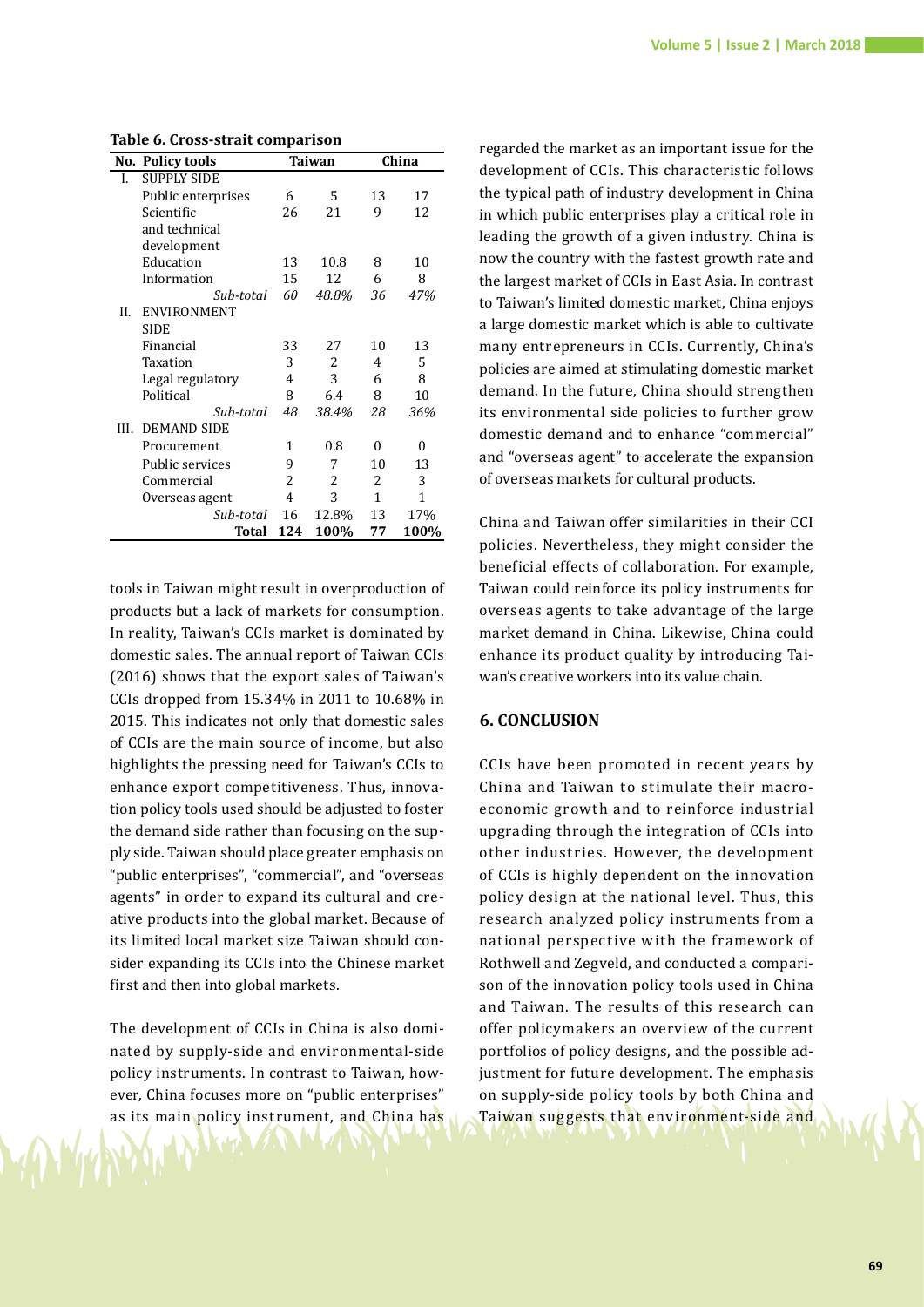demand-side may not be sufficient to support overall industry growth.

This research conducted a qualitative approach for data collection and analysis of cross-strait innovation policy tools for CCIs. However, the research only categorizes innovation policies into the policy tool framework, and details of these innovation policies are not emphasized in this research. It is recommended that future researchers examine innovation policies in a specific field of CCIs as different sectors may require specialized policy designs for their development.

## **ACKNOWLEDGMENT**

We would like to express our gratitude to Dr. Kuan-Chung Lin and Dr. Douglas Hu, who have been supportive and shared their insights to this study.

## **REFERENCES**

- Afuah, A. (1998). *Innovation management: Strategies, implementation, and profits*. New York: Oxford University Press.
- Atkinson R. D. and Ezell, S. J. (2012). *Crafting innovation policy to win the race. The race for global advantage*. Yale University Press.
- Chang, L. L., Huang, K. N., & Dong, T. P. (2014). A study of establishing the venture capital evaluating mechanism for cultural creative industries: The public-private partnership case in Taiwan. *Journal of Business Administration, 102*, 23-50.
- Chou, H. H. & Tsai, C. H. (2016). Value co-creation in public-private partnerships with value-based strategy: Empirical evidence of culture creative industry from Pier 2 Art Center. *Organization and Management, 9*(2), 31-71.
- Council for Cultural Affairs (CCA) (2013). C*ultural policy white paper*. Council for Cultural Affairs Publishing, Taipei.
- Dodgson, M., Gann, D., & Salter, A. (2008). *The management of technological innovation*. Oxford University Press.
- Edquist, C. & Hommen, L. (1999). Systems of innovation: Theory and policy for demand side. *Technology in Society, 21*, 63–79.

in AN Water California

- Hu, F., Zhou, K., Zhou, H., & Gong, J. (2017). Design policy driven development of Chinese industry: The experience from Guangdong Province. Presented in Design Management Academy Conference.
- Huang, C. H. (2015). The development and orientation of Taiwan's cultural and creative industries. *Journal of State and Society, 17*, 181-203.
- Huang, M. H. (2013). The mechanics of managing the cultural and creative industry park: Cultural and creative industry park in National Taiwan University of Arts. *International Journal of Education through Art, 9*(3), 357-368.
- Feng, K. H., Tai, S. C., & Lai W. S. (2013). Value cocreation in local cultural and creative industry: The perspective of tri-sector partnerships. *Soochow Journal of Economics and Business, 82*, 1-33.
- Freeman, C. (1979). The determinants of innovation. *Future, 11*, 206–215.
- Freeman, C. & Soete, L. (1997). *The economics of industrial innovation*. London: Francis Pinter.
- Jacobs, D. (1998). Innovation policies within the framework of internationalization. *Research Policy, 27,*  711–724.
- Keane, M. (2014). China's creative industries: Challenges matched by opportunities. Retrieved from https://eprints.qut.edu.au/83591/8/83591.pdf
- Kraus, R. C. (2004). *The new politics of culture*. Oxford, UK: Roman and Littlefield.
- Lai, H. C., Chang, S.C., & Shyu, J. Z. (2004). The innovation policy priorities in industry evolution: The case of Taiwan's semiconductor industry. *International Journal of Foresight and Innovation Policy, 1*(1/2), 106–125.
- Lam, K. T. (2012). Remarks on economic sustainable development for cultural and creative industries. *Journal of Cultural and Creative Industries Research, 2*(2), 197-210.
- Law & Regulation Database (2010). Law for the development of the cultural and creative industries. Ministry of Culture. Retrieved from http://law.moc. gov.tw/law/EngLawContent.aspx?Type=E&id=8
- Lee, W. & Lim, K. (2013). China's cultural industry policy. *Multimedia and Ubiquitous Engineering,* 611-619.
- Li, G. (2016, October 11). Cultural and creative industries: New engine for economic growth. China Today, Retrieved from http://www.chinatoday.com.cn/ english/economy/2016-10/11/content\_728808.htm
- Li, J. J. & Lin, Y. Z. (2014). Exploring the development model of brand building in culture-creativity based industries: A case study of the Franz. *Taiwan Busi-*